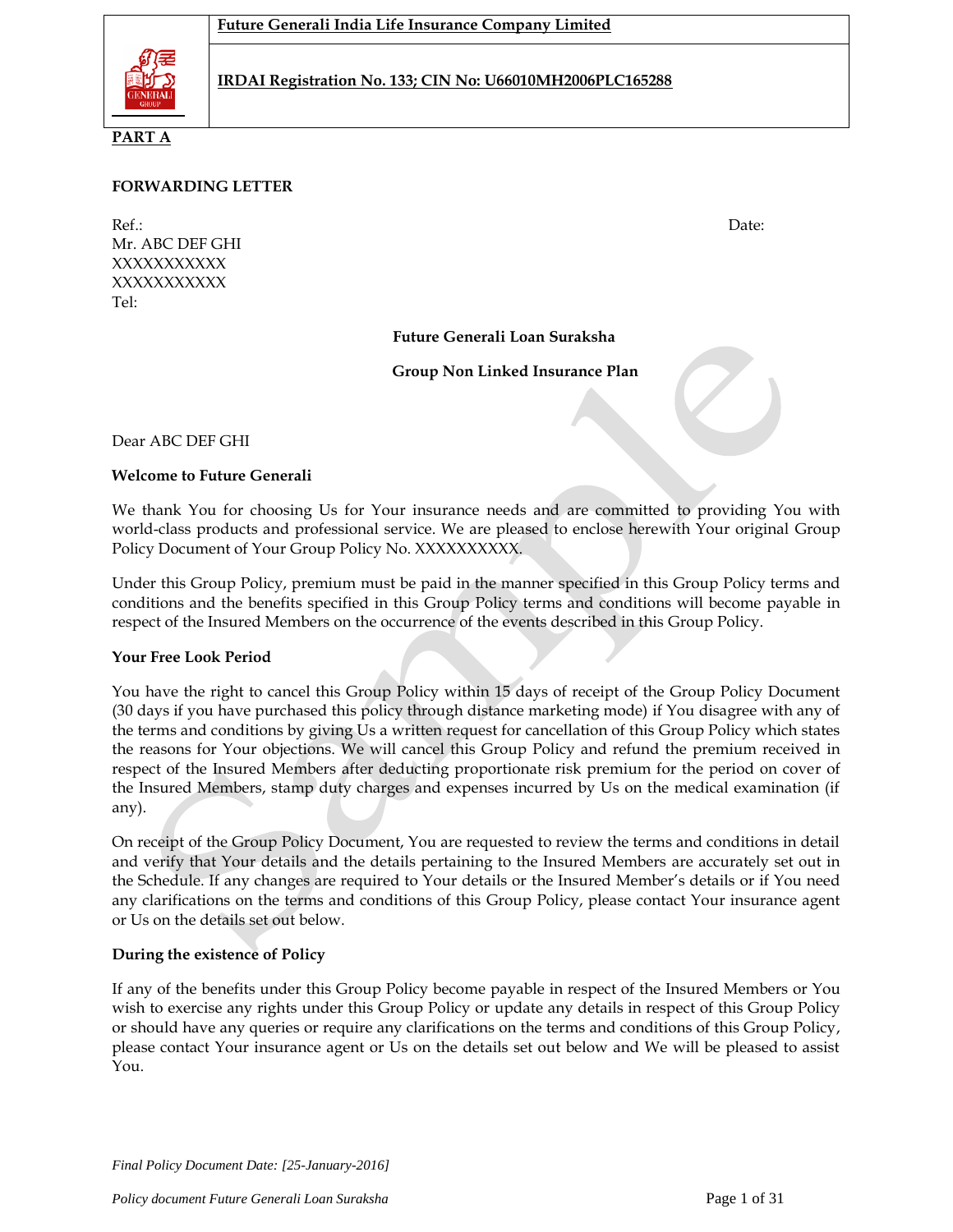

# **PART A**

We also look forward to, and shall appreciate Your feedback on Our products and services. We are happy to be Your Total Insurance Solutions Provider.

## **Future Generali India Life Insurance Company Limited**:

Toll Free Number: 1800 102 2355

Email: [care@futuregenerali.in.](mailto:care@futuregenerali.in)

## Operations Hub Address:

Future Generali India Life Insurance Co. Ltd, Unit 801 and 802, 8th floor, Tower C, Embassy 247 Park, L.B.S. Marg, Vikhroli (W), Mumbai – 400083.

## Registered and Corporate Office Address:

Future Generali India Life Insurance Co. Ltd, Unit 801 and 802, 8th floor, Tower C, Embassy 247 Park, L.B.S. Marg, Vikhroli (W), Mumbai – 400083.

Tel: 91-22-4097 6666; Fax: 91-22-4097 6600; Website: [www.futuregenerali.in](http://www.futuregenerali.in/)

We trust that Your insurance plan will meet Your requirements. We assure You of Our best services always.

Authorised signatory

## Future Generali India Life Insurance Company Limited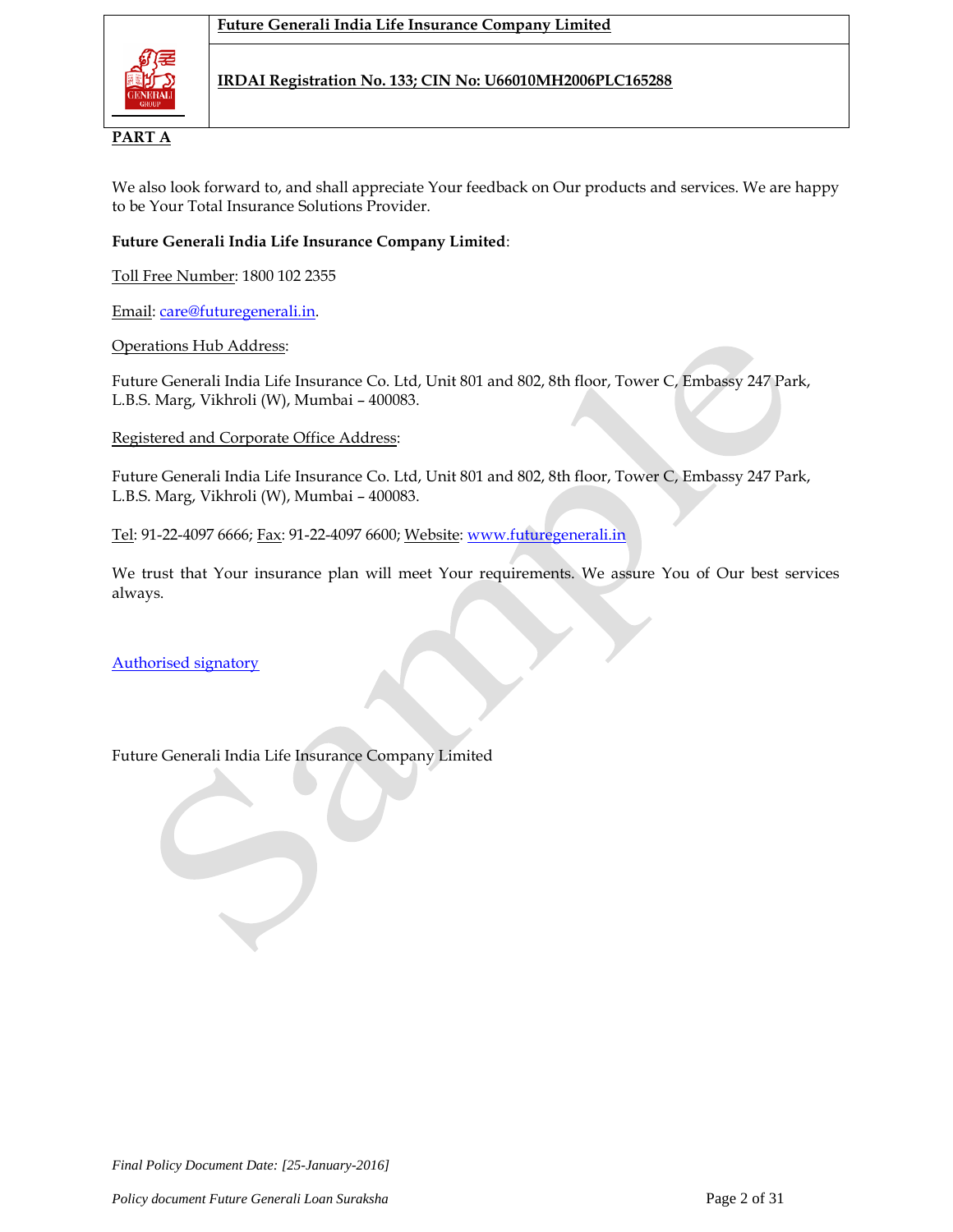

**PART A**

## **POLICY PREAMBLE**

### **Future Generali Loan Suraksha**

### **Group Non Linked Insurance Plan**

**UIN:** [133N053V02]

We have issued this contract of insurance with You on receipt of the premium and on the basis of the details contained in the Proposal Form, other information and documentation submitted to Us in relation to the proposal for insurance cover on the lives of the Insured Members and medical evidence provided (if any). The details and declarations contained in the Proposal Form as well as any information/ documents to be submitted forms the basis on which this contract of insurance has been issued.

We agree to pay the benefits specified in Certificate of Insurance issued under this Group Policy on the occurrence of the insured events described in Part C of this Group Policy in respect of the Insured Members while this Group Policy is in force and subject to the terms and conditions of this Group Policy, including the receipt of premium.

All schedules, annexures and addendums to this Group Policy as well as all endorsements placed on this Group Policy shall be deemed to be a part of this Group Policy.

You agree to provide Us the details requested in respect of the Insured Members, their Nominees, Appointees and legal heirs and legal representatives in accordance with the terms of this Group Policy.

For and on behalf of Future Generali India Life Insurance Company Ltd

(Authorized Signature)

 $\overline{\phantom{a}}$  , we can also the contract of  $\overline{\phantom{a}}$ 

Date:

**IMPORTANT: You are requested to read this Group Policy Document thoroughly. On examination of this Group Policy, if any error or incorrect description is found, this Group Policy should be returned to Us immediately for correction.**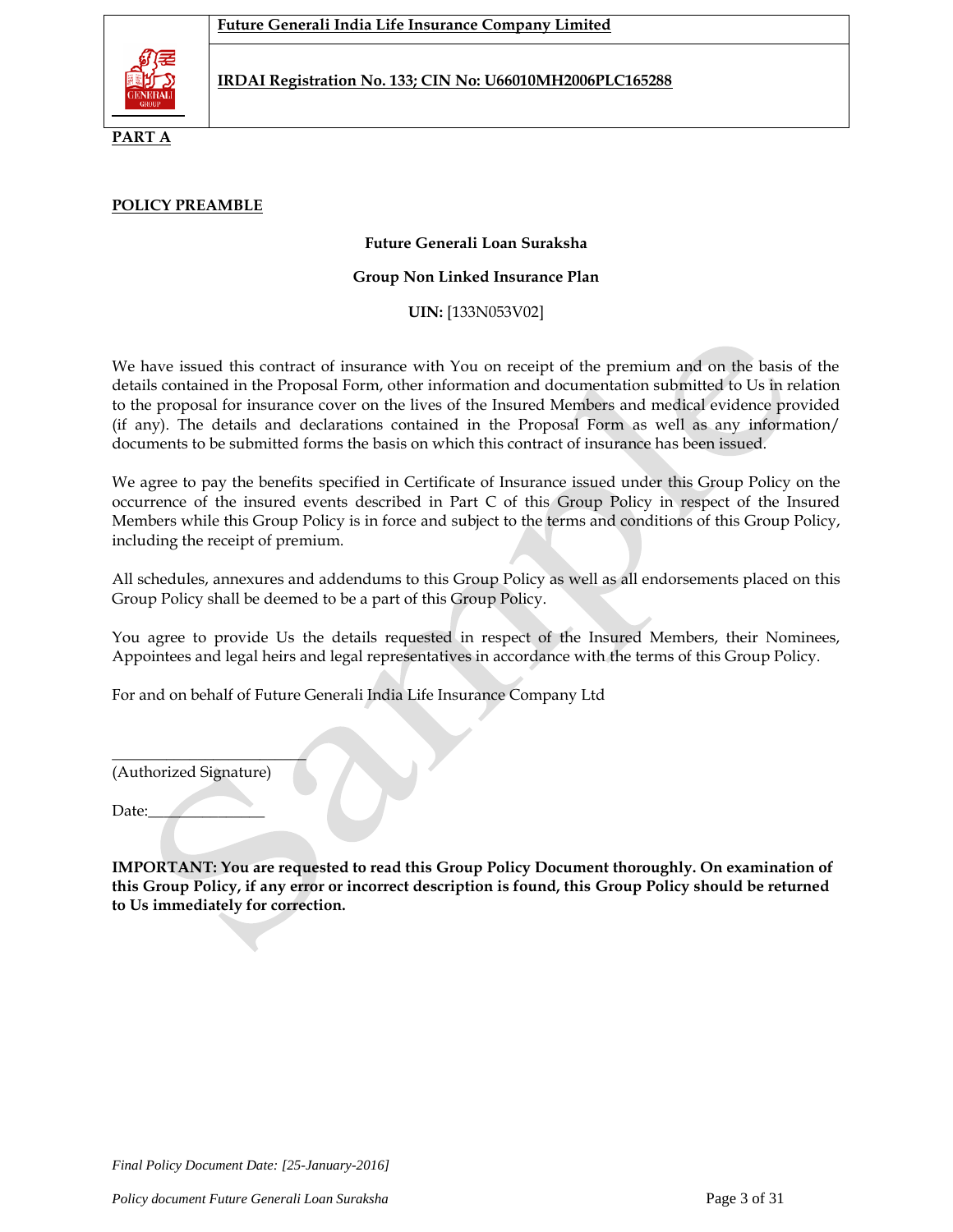

**PART A**

# **POLICY SCHEDULE**

# **Future Generali Loan Suraksha Group Non Linked Insurance Plan**

THIS SCHEDULE IS PART OF THIS GROUP POLICY AND IS SUBJECT TO AND HAS TO BE READ ALONG WITH THE ATTACHED GROUP POLICY DOCUMENT.

| Policy number:                        | <b>Customer ID:</b>                        |
|---------------------------------------|--------------------------------------------|
| Name of the Group Policyholder:       | <b>Address of the Group Policyholder:</b>  |
| Minimum Eligibility Criteria:         | Premium Payment frequency for each member: |
| <b>Minimum Entry Age:</b>             | <b>Premium Rates:</b>                      |
| <b>Maximum Entry Age:</b>             | <b>Underwriting:</b>                       |
| Cease/Expiry Age:                     | <b>List of Claim documents:</b>            |
| Minimum initial Coverage per member:  |                                            |
| Maximum initial Coverage per member:  |                                            |
| Minimum Tenure of Certificate:        | <b>Policy Commencement Date:</b>           |
| <b>Maximum Tenure of Certificate:</b> | <b>Special Provisions:</b>                 |
| Agent's name/Broker's name:           | Agent's code/Broker's code:                |
| Email:                                | Agent's/Broker's License No.:              |
| <b>Address:</b>                       | Mobile/Landline Telephone Number:          |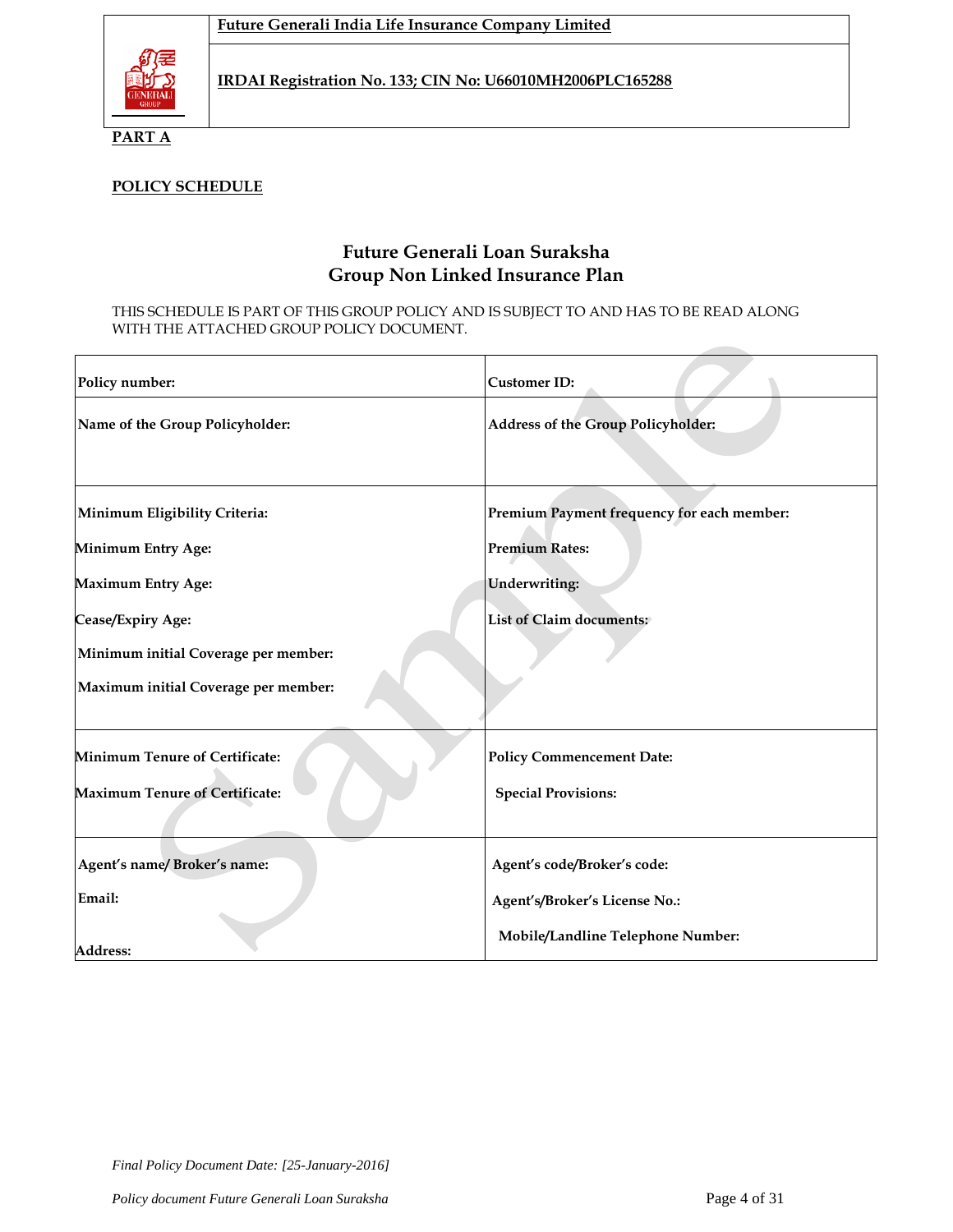

**PART A**

### **Initial Coverage Particulars**

| Description          | <b>Details</b> |
|----------------------|----------------|
|                      |                |
| No. of members       |                |
| <b>Sum Assured</b>   |                |
| Premium              |                |
| Service Tax*         |                |
| Swachh Bharat Cess*  |                |
| <b>TOTAL Premium</b> |                |
| inclusive of taxes   |                |

\*Includes service tax at prevailing rates. Total Premium is subject to change in case of any variance in the present rates or in the event of any new or additional tax/levy being made applicable/ imposed on the premium(s).

The stamp duty of Rs. Xxx (xxxx ONLY) paid by Payorder no.XXXXX dated DD/MM/YYYY. Government Notification

Revenue and Forest Department No. Mudrank 2004/4125/CR 690/M-1, Dt.31/12/2004.

For and on behalf of Future Generali India Life Insurance Company Ltd

(Authorized Signature)

\_\_\_\_\_\_\_\_\_\_\_\_\_\_\_\_\_\_\_\_\_\_\_\_\_

Date:

**On examination of this Group Policy, if You notice any mistake, then it is to be returned to Us immediately for correction.**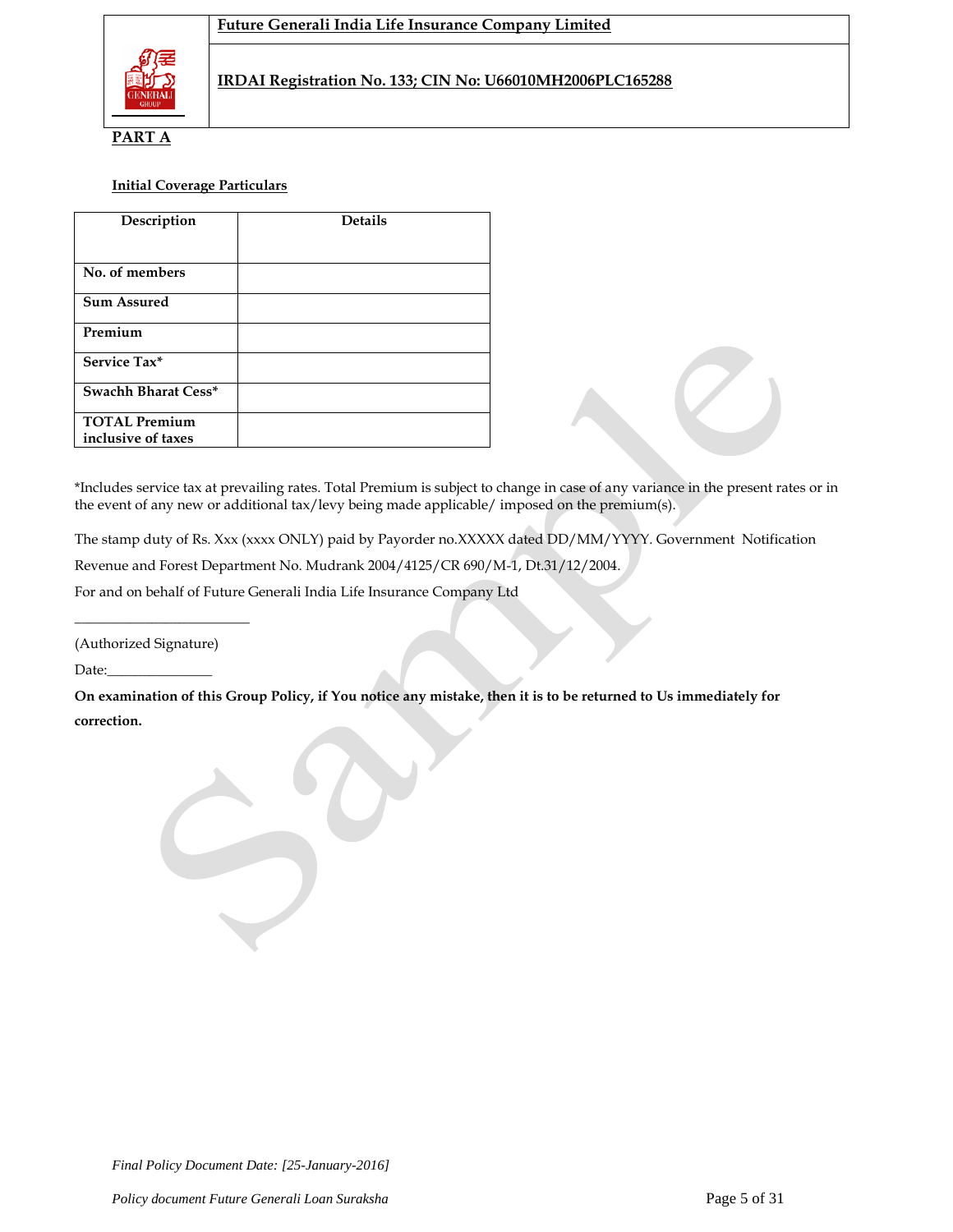

## **PART B**

### **DEFINITIONS & INTERPRETATION**

**Definitions**: The terms defined below are important terms which apply under this Group Policy. These terms are used with initial capitals in the Group Policy Document and shall have the meaning ascribed to them below wherever they appear in the Group Policy Document:

- **1)** "**Age**" means age as on last birthday which is the number of completed years on the last birthday.
- **2)** "**Appointee**" means the person named in the Certificate of Insurance to whom the Death Benefit shall be payable if the Nominee is less than Age 18 when the Death Benefit becomes payable.
- **3)** "**Certificate of Insurance**" means the certificate issued to Insured member on the basis of the details mentioned in the Insured Member's application form, to each Insured Member evidencing the acceptance of risk on the life of the Insured Member under the Group Policy;
- **4)** "**Cover End Date**" means the date specified in the Certificate of Insurance, if any, on which the insurance cover under this Group Policy will automatically cease in respect of that Insured Member.
- **5)** "**Tenure of Certificate**" means the period between the Effective Date and the Cover End Date as specified in the Certificate of Insurance.
- **6)** "**Death Benefit**" means the benefit which becomes payable on the Insured Member's death in accordance with Part C of this Group Policy.
- **7)** "**Effective Date**" means the date specified in the Certificate of Insurance on which the insurance coverage under this Group Policy in respect of that Insured Member commences.
- **8)** "**Eligible Member**" means a member who meets and continues to meet the Minimum Eligibility Criteria specified in the Schedule and any additional criteria specified in the Schedule or in Part C of this Group Policy.
- **9)** "**Endorsement**" means a written endorsement issued by Us on the Schedule to record any changes to the applicable terms and conditions of this Group Policy or the details contained in the Schedule. Endorsements shall form a part of this Group Policy and shall be binding on You and Us. It is agreed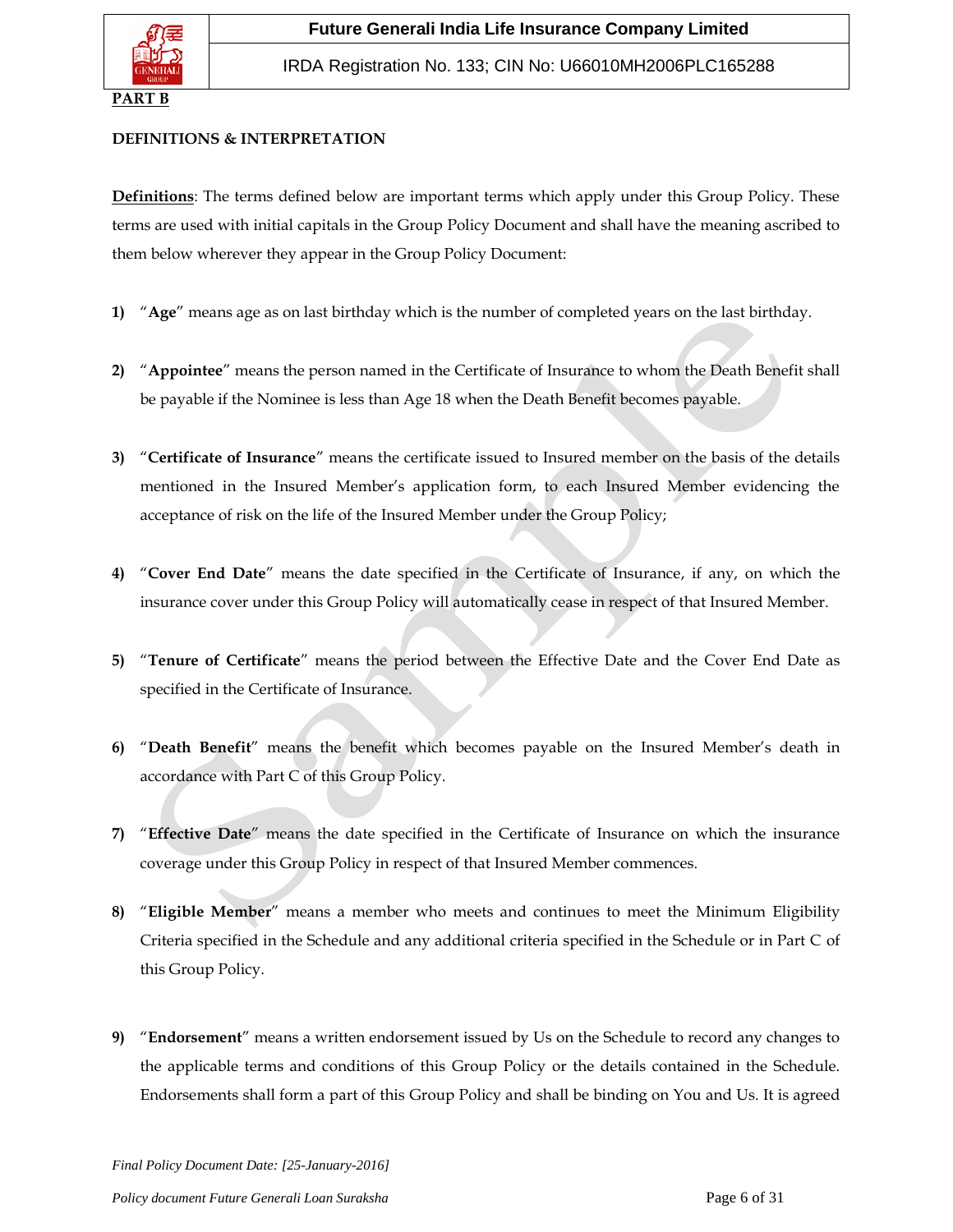

that the terms of an Endorsement shall supersede any conflicting provisions in this Group Policy Document or Schedule.

- **10)** "**Group Policy**" means this Group Policy Document, the Proposal Form, the Register of Members, the Schedule, the Certificates of Insurance and any additional information or documentation provided to Us in relation to the Proposal Form or any Eligible Member's application form, any Endorsements issued by Us and attached to this Group Policy and any Riders attached to this Group Policy.
- **11)** "**Insured Member**" means an Eligible Member on whose life the insurance cover under this Group Policy has been granted and who has been issued a Certificate of Insurance.
- **12)** "**IRDAI**" means the Insurance Regulatory and Development Authority of India.
- **13)** "**Loan Schedule**" means the loan repayment schedule which has been issued by Us and which is attached to and forms a part of the Certificate of Insurance.
- **14)** "**Master Policyholder**" means the finance institution named in the scheduled which holds this group policy
- **15)** "**Nominee**" means the person named in the Certificate of Insurance to whom the Death Benefit in respect of an Insured Member shall become payable if the conditions specified in Part C of this Group Policy are satisfied.
- **16)** "**Policy Commencement Date**" means the date specified in the Schedule on which this Group Policy commenced.
- **17) "Proposal Form"** means the proposal form provided by Us which is completed by You in utmost good faith and sets out the various particulars which form the basis of the insurance cover under this Group Policy.
- **18)** "**Register of Members**" means the register of Insured Members maintained by You in accordance with Part D, which register shall stand updated from time to time only after intimating Us, which is deemed to be incorporated in and forms part of this Group Policy;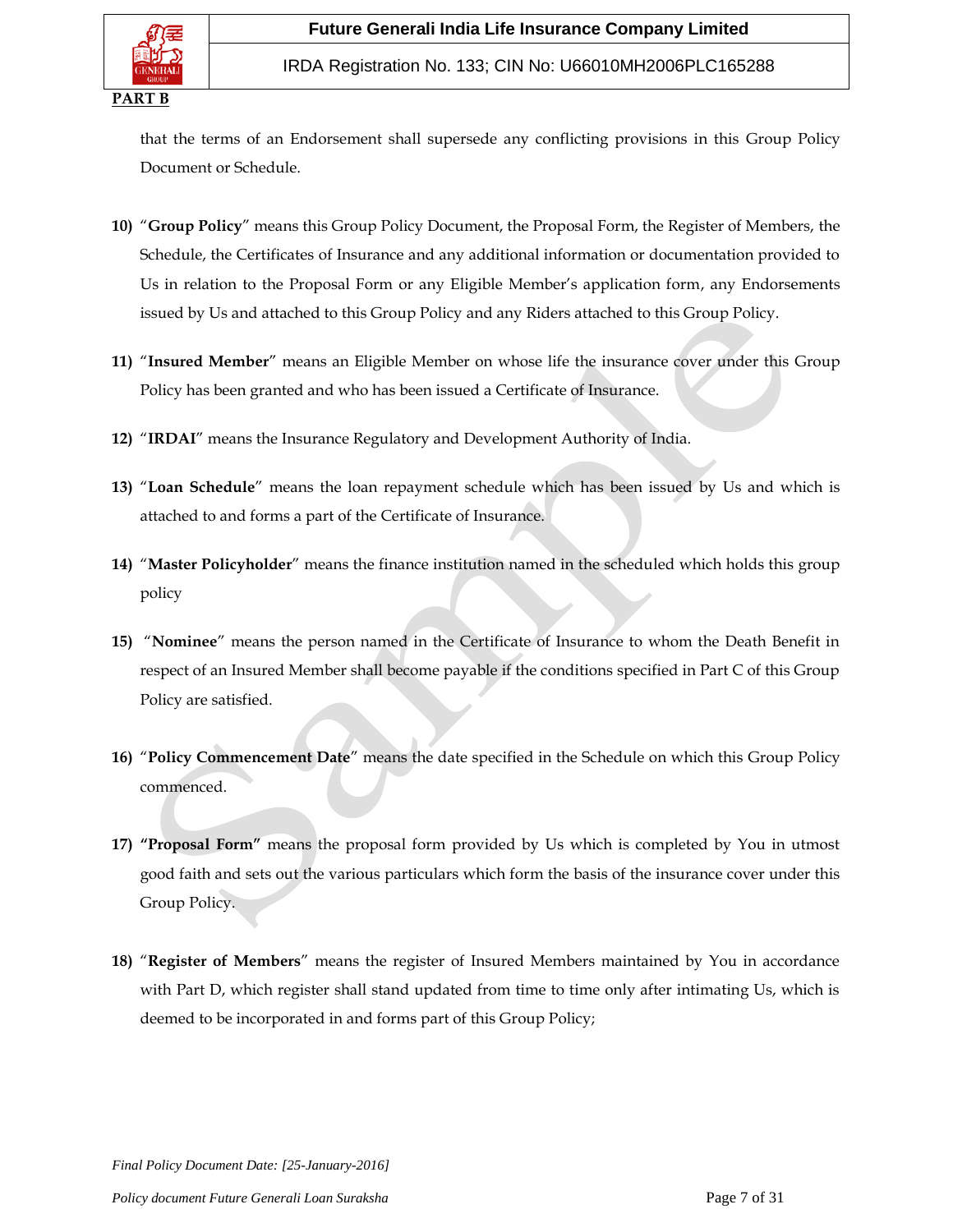- **19)** "**Rider**" means a rider contract which is attached to and forms a part of this Group Policy. The Schedule will specify whether any Riders are applicable under this Group Policy and the premium amounts payable for which Riders.
- **20)** "**Schedule**" means the policy schedule which is issued by Us and attached to this Group Policy together with any amendments to the Schedule or Endorsements which may be issued by Us from time to time.
- **21)** "**Single Premium**" means the Premium amount specified in the Certificate of Insurance which is payable in Lump Sum in respect of the Insured Member under this Group Policy.
- **22)** "**Sum Assured**" means the amount specified in the Certificate of Insurance. Part C of this Group Policy will specify whether and under which conditions the Sum Assured becomes payable.
- **23)** "**Surrender**" means the complete withdrawal/termination of the insurance benefits under the Certificate of Insurance. Part D of this Group Policy will specify whether and under which conditions a Certificate of Insurance can be Surrendered.
- **24)** "**Surrender Value**" means the amount payable, if any, on the Surrender of this Group Policy. Part D of this Group Policy will specify the manner of calculation of the Surrender Value, if any.
- **25)** "**We, Us, Our**" means Future Generali India Life Insurance Company Limited.
- **26)** "**You, Your**" means the group policyholder of this Group Policy as named in the Schedule.

### **Interpretation:**

- 1) References in this Group Policy to the singular shall include the plural and vice versa.
- 2) References in this Group Policy to one gender shall include the other gender.
- 3) References in this Group Policy to any statutes, rules, regulations or guidelines shall include any reenactments or amendments to the same.
- 4) Section/paragraph headings are for ease of reference only and shall not have any interpretative value.
- **5)** Words and expressions used in this Group Policy but not defined herein shall, unless the context specifies otherwise, have the same meaning as defined in the Insurance Act 1938, as amended from time to time, and/or the rules/regulations/guidelines made thereunder as may be amended from time to time.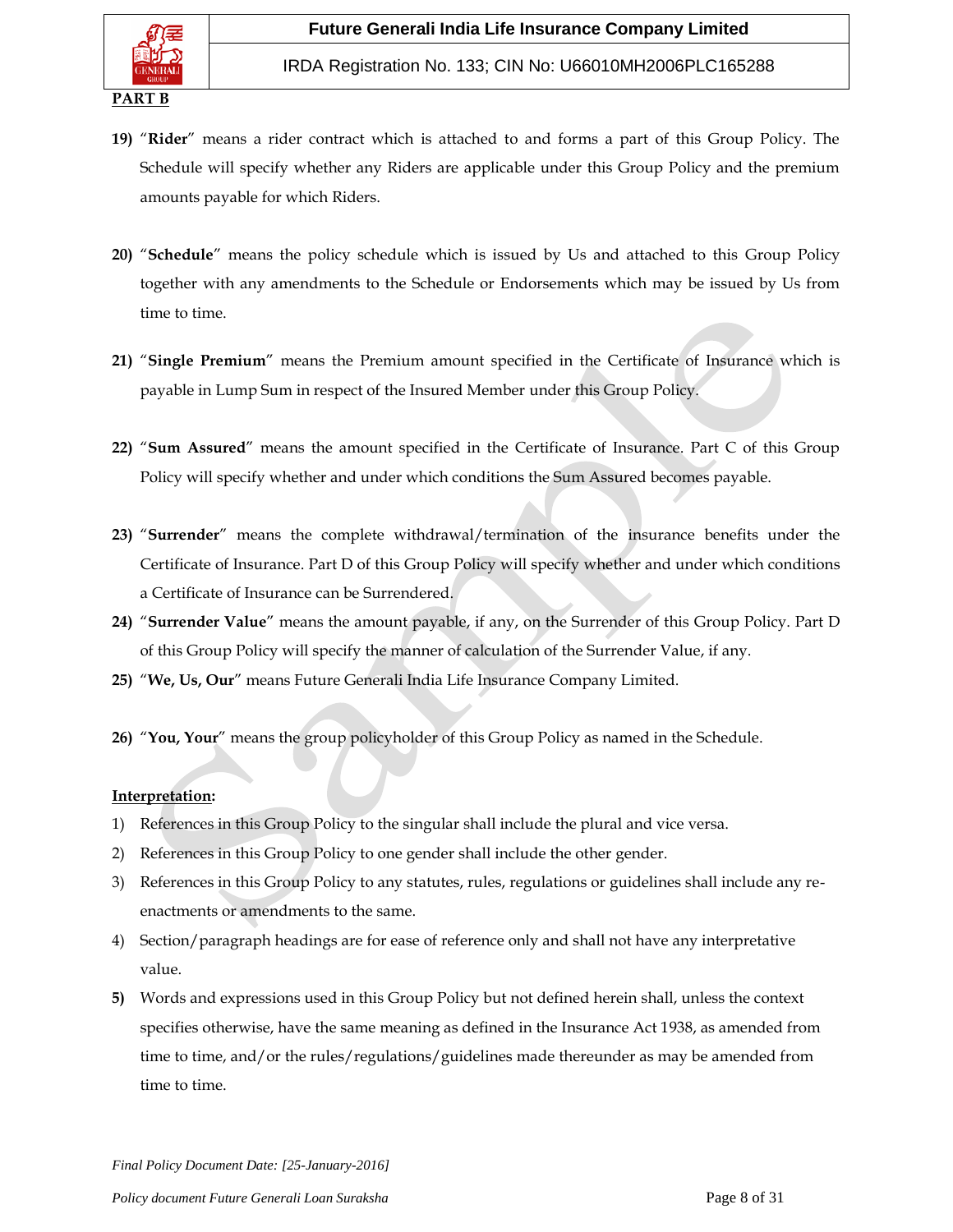

### **Group Policy Benefits & Premium Payment Conditions**

Benefit amounts payable on the occurrence of the events specified below are set out in the Certificate of Insurance. Benefits due will become payable to the Nominee or the Insured Member's legal heirs, executors, administrators or legal representatives, as applicable.

In order to secure the full benefits available under this Group Policy, the Premium due in respect of the Insured Member must be received.

Amendments to this Group Policy shall be effective only if such amendments are carried out only through Endorsements issued by Us.

## **1) Eligibility Criteria:**

### **For Single Borrowers:**

- a) Any person who wishes to apply for insurance cover under this Group Policy must be an Eligible Member and must satisfy all the minimum eligibility criteria specified in the Schedule and the additional eligibility criteria specified below:
	- i) The person must be not less than Age 18 and not more than Age 65 on the proposed Effective Date;
	- ii) The person will not be more than Age 70 on the proposed Cover End Date;
	- iii) The person has taken a loan or other credit facility from You.

## **For Co-borrowers/ Joint Life**

- b) If 2 persons have been granted a joint loan from You on a co-borrower basis or on Joint Life Basis (Joint Life implies including only spouse), then these co-borrowers/ Joint Life may apply for insurance cover under this Group Policy provided that each person individually satisfies all the minimum eligibility criteria specified in the Schedule and the additional eligibility criteria specified above.
- c) Co-borrowers who are Eligible Members may apply to be covered as Insured Members under this Group Policy for their respective share of the loan amount as specified in the Loan Schedule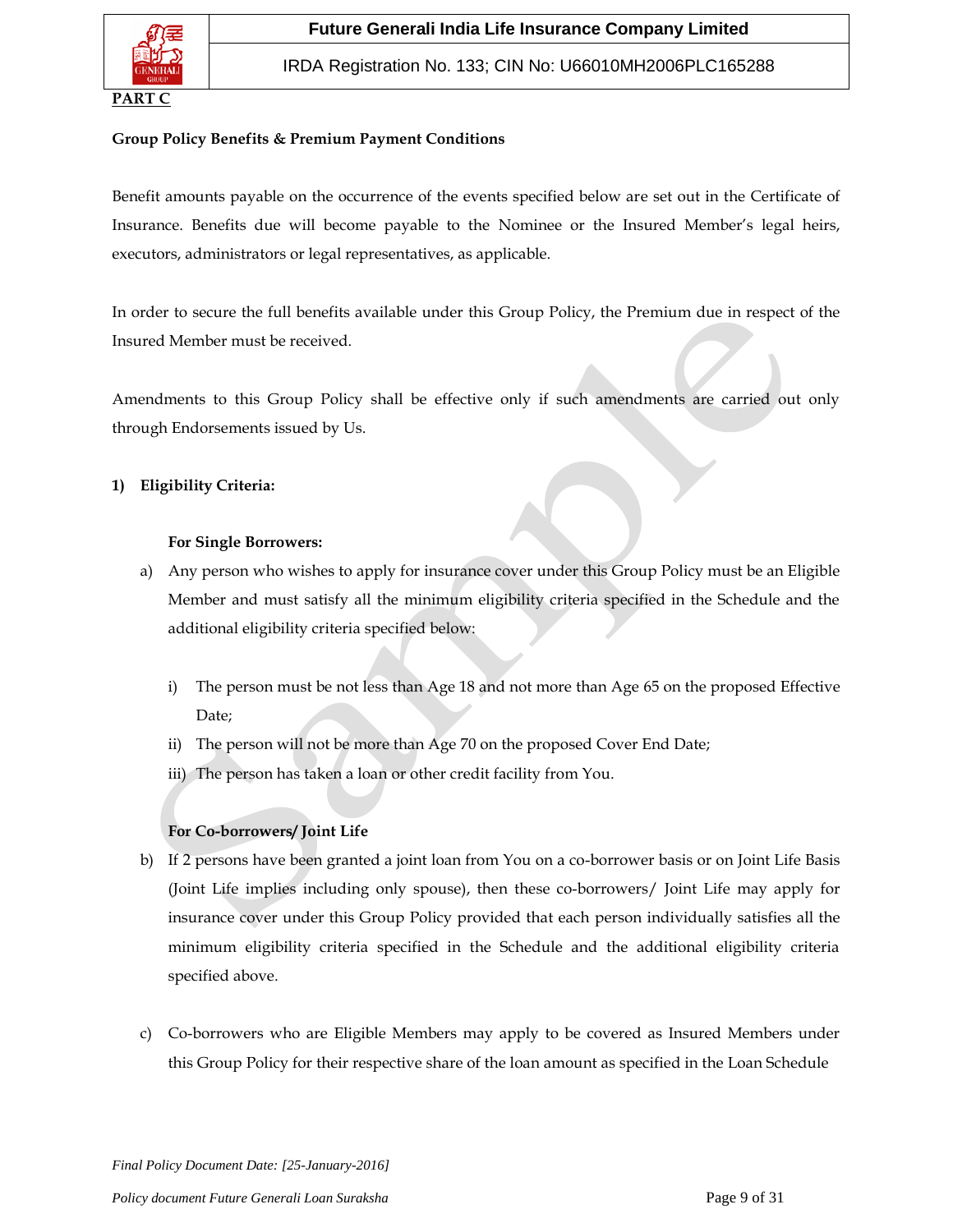

d) Joint Life borrowers who are Eligible Members may apply to be covered as Insured Members under this Group Policy for 100% of the loan amount as specified in the Loan Schedule on a first death basis.

## **2)** *Commencement of Risk Cover under this Group Policy*

- a) An Eligible Member may apply to be covered as an Insured Member under this Group Policy by submitting the duly completed and signed member application form as prescribed by Us to You along with the specified documents.
- b) We may require additional information or documentation to be submitted in respect of an Eligible Member based on Our underwriting policy before the insurance coverage in respect of that Eligible Member is confirmed;
- c) An Eligible Member will become an Insured Member only after the Eligible Member's application has been accepted and have issued a Certificate of Insurance. In case of any contradiction between Certificate of Insurance and the Group Policy, the terms and conditions of the Group Policy shall prevail. The Insured Member's insurance coverage under this Group Policy will not commence before the Effective Date.
- d) The Certificate of Insurance will specify whether insurance coverage under this Group Policy is:
	- i) on a co-borrower/ Joint Life first death basis; and
	- ii) if it is on a co-borrower basis then the respective share of the Loan amount as specified in the Loan Schedule
- e) If any person that was previously covered as an Insured Member under this Group Policy wishes to re-apply for insurance coverage under this Group Policy then the application shall be considered only if that person is an Eligible Member on the date of the new application and the application is accepted in accordance with the provisions set out above.
- f) If an Insured Member is granted a new loan from You or the Insured Member's existing loan with You is increased, then the new loan or top-up loan will be deemed to be a new loan for the purposes of this Group Policy and a separate Certificate of Insurance will be issued to that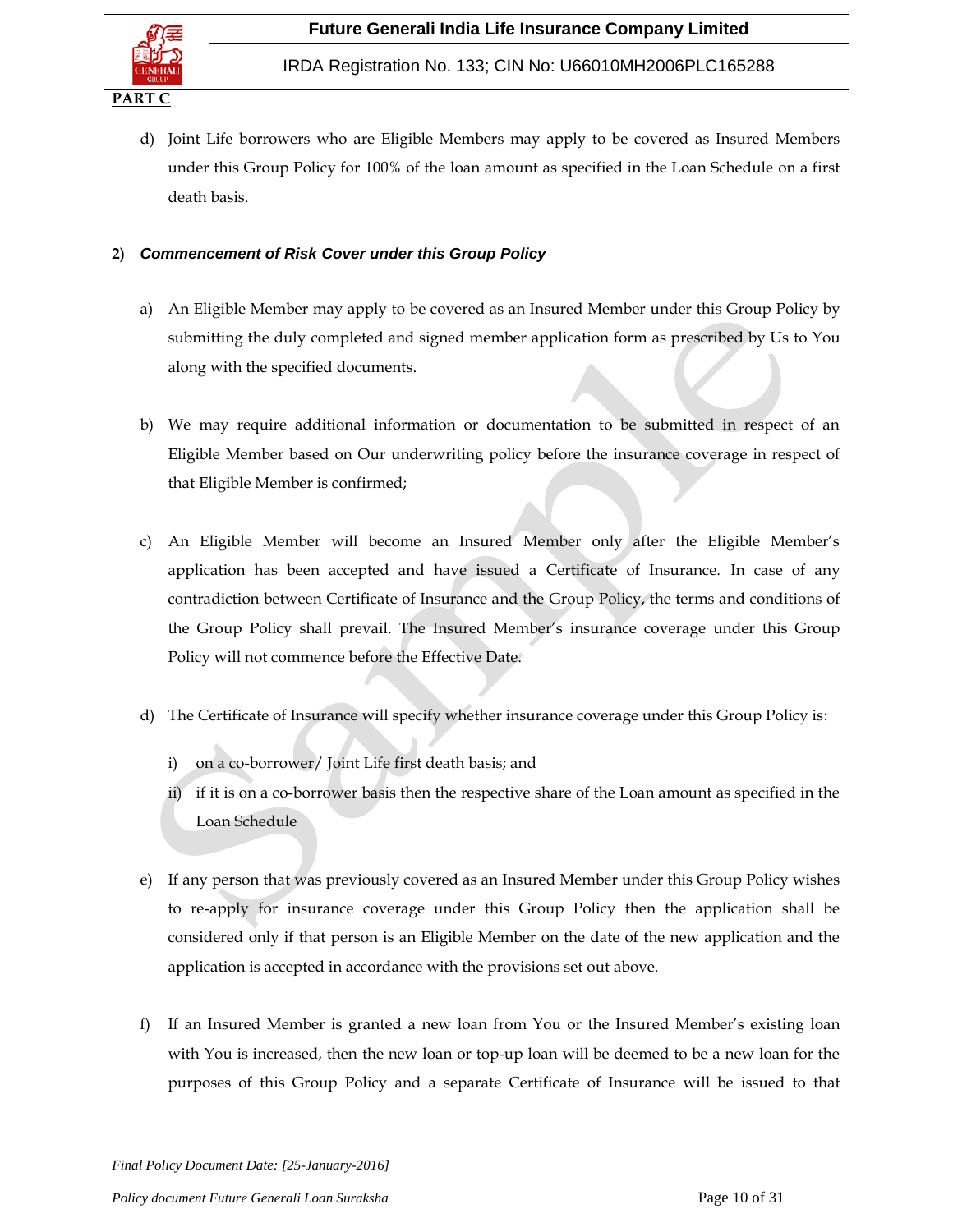

Insured Member attaching the Loan Schedule for that new loan, provided that the Premium in respect of the new loan has been received.

g) In case Master Policyholder surrenders the scheme, the Insured Members shall have right either to continue the cover on individual basis as per Certificate of Insurance or surrender the cover.

## **3) Death Benefit**

### **For Single Borrowers**

a) If the Insured Member dies on or after the Effective Date but before the Cover end Date and before the Insured Member's insurance cover under this Group Policy has been terminated in accordance with Part D, We will pay the Nominee / Appointee / Legal Heir / Master Policyholder, as the case may be, the outstanding loan amount as on the Insured Member's death which shall be calculated in accordance with the Loan Schedule as provided by Us.

### **For Co-borrowers**

b) In case of death of any one of the co-borrowers, where both the borrowers are covered for their respective loan share the as specified in the Certificate of Insurance then on the Insured Member's death, We will pay the Nominee / Appointee / Legal Heir / Master Policyholder, as the case may be, the Insured Member's share of the outstanding loan amount as on the Insured Member's death which shall be calculated in accordance with the Loan Schedule provided by Us. The insurance cover for the surviving co-borrower Insured Member will continue in accordance with the terms and conditions of this Group Policy on this Death Benefit amount becoming payable.

## **For Joint Life (Joint Life includes only spouse)**

c) If the Certificate of Insurance specifies that the Insured Member is being covered under this Group Policy on Joint Life basis then:

In case of death of any one of the joint life, where both the lives are covered for entire loan amount as specified in the Certificate of Insurance, the loan amount as per the Loan Schedule given in the Certificate of Insurance is paid on first death shall be paid to the Nominee / Appointee / Legal Heir / Master Policyholder, as the case may be, and the insurance cover will cease on the life of the surviving borrower/ second borrower.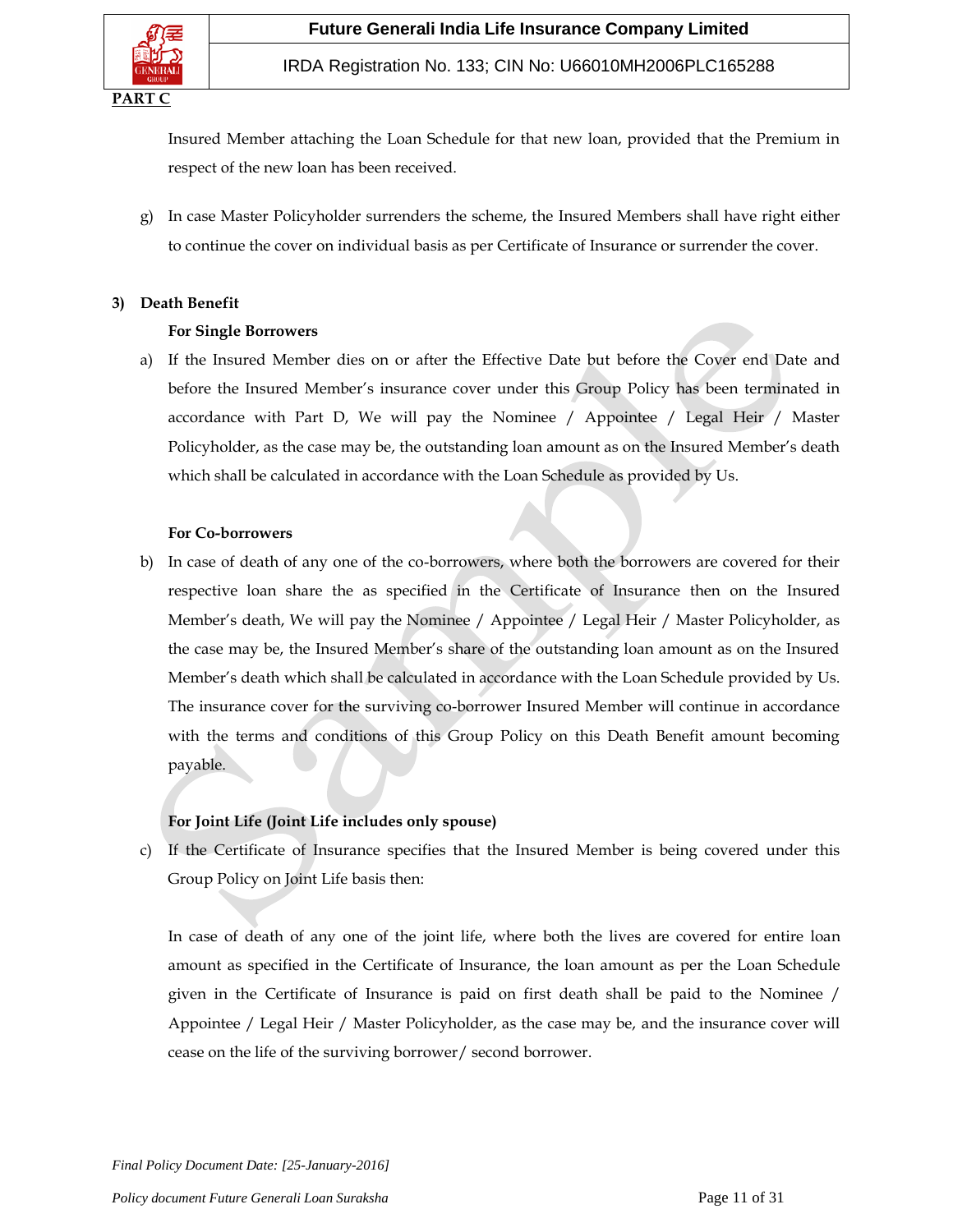## IRDA Registration No. 133; CIN No: U66010MH2006PLC165288

[In all the above cases, Death Benefit will be payable to Master Policyholder to the extent of outstanding loan amount only in cases where the Master Policyholder is a Reserve Bank of India (RBI) Regulated Scheduled Banks (including Cooperative Banks) or is a NBFC having certificate of registration from RBI or is a Housing Finance Company regulated by National Housing Bank (NHB). Balance amount, if any, in excess of outstanding loan amount, will be payable to the Nominee / Legal Heir / Beneficiary. For all those cases where Master Policyholder does not fall within any of the said three categories, the Death Benefit will be paid directly to the Nominee/Legal Heir / Beneficiary]

## **4) Maturity Benefit**

No maturity benefits are payable by Us under this Group Policy.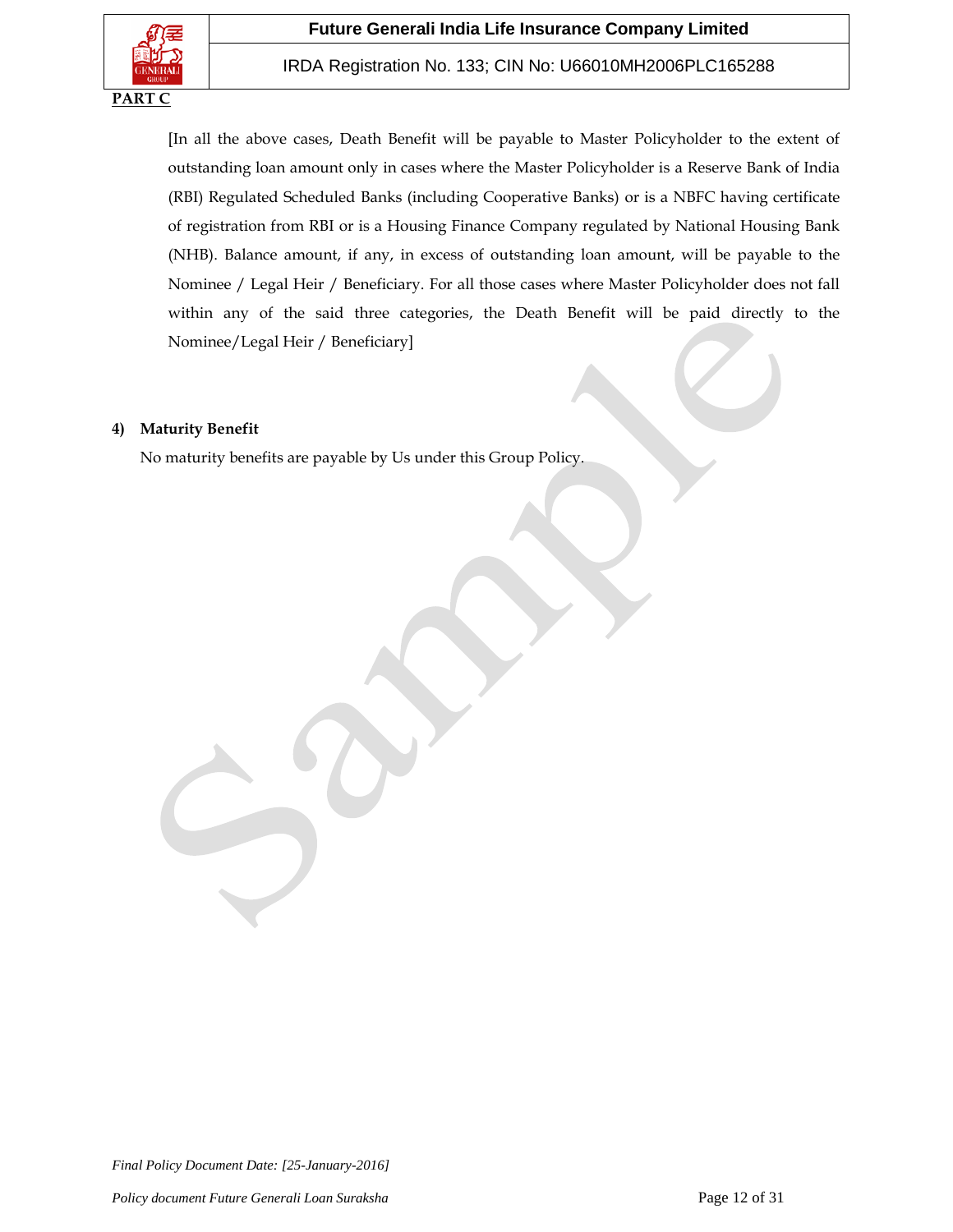

## **5) Premium Payment Conditions**

## a) **Payment of Premium**

Premium in respect of each Insured Member is payable as a Single Premium calculated at the rates specified in the Schedule. Premium in respect of an Insured Member must be received in advance of the issue of the Certificate of Insurance for that Insured Member.

In respect of all existing Eligible Members who wish to be covered under this Group Policy from the Policy Commencement Date, You shall pay the Premium due in respect of all such Eligible Members before the Policy Commencement Date and in any event before the issue of a Certificate of Insurance to the respective Insured Member.

In respect of all Eligible Members who become eligible or wish to be covered under this Group Policy after the Policy Commencement Date, You shall pay the Premium due in respect of the Eligible Member before the issue of the Certificate of Insurance.

If 2 Eligible Members have been granted a joint loan from You on a co-borrower/ joint-life basis, then Premium must be paid in respect of each such Eligible Member.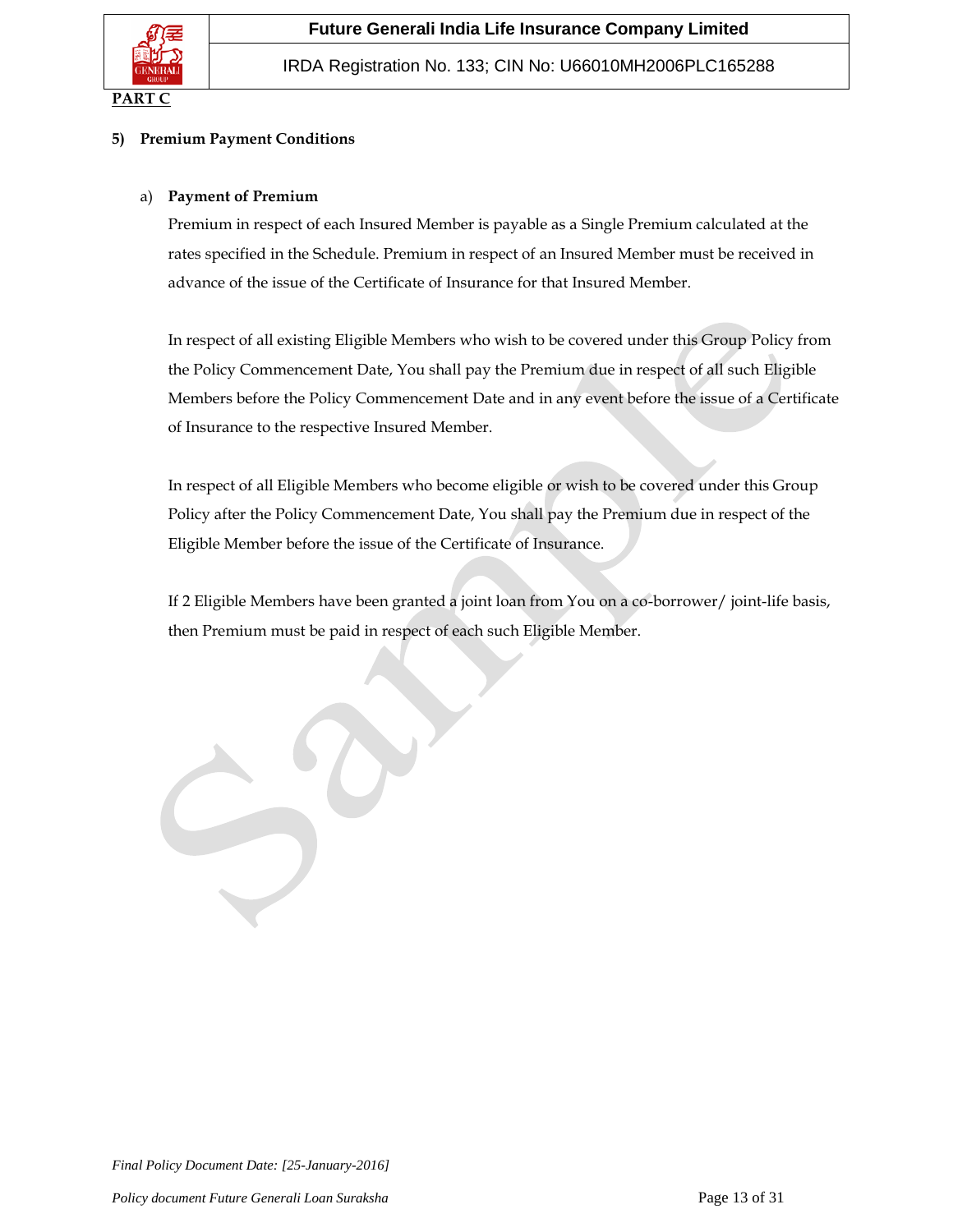

## **Policy Servicing Conditions**

The procedure and conditions applicable to various policy servicing aspects pertaining to this Group Policy are specified in this Part D below.

## **1) Free Look Period**

a) You may return this Group Policy within 15 days of receipt of the Group Policy Document (30 days if you have purchased this policy through distance marketing mode) if You disagree with any of the terms and conditions by giving Us a written request for cancellation of this Group Policy which is dated and signed by You which states the reasons for Your objections. We will cancel this Group Policy and refund the premium received after deducting proportionate risk premium for the period on cover, stamp duty charges and expenses incurred by Us on the medical examination of the Insured Members(if any).

### **2) Surrender**

a) If an Insured Member has repaid the outstanding loan to You before the expiry of the repayment term specified in the Loan Schedule, then the Insured Member may Surrender the Certificate of Insurance by giving Us a written request and We will pay the Guaranteed Surrender Value which is calculated as follows provided that the Surrender request is not received in the last year of Tenure of Certificate and the Guaranteed Surrender Value calculated is more than Rs.100:

Guaranteed Surrender Value is payable as a percentage of Single Premium based on year of surrender and Tenure of Certificate.

Guaranteed Surrender Value = Guaranteed Surrender Value Factor \* Premium paid in respect of the Insured Member

The Guaranteed Surrender Value Factor shall be determined in accordance with the table provided in the Certificate of Insurance.

### **3) Loans**

a) No loans are available under this Group Policy.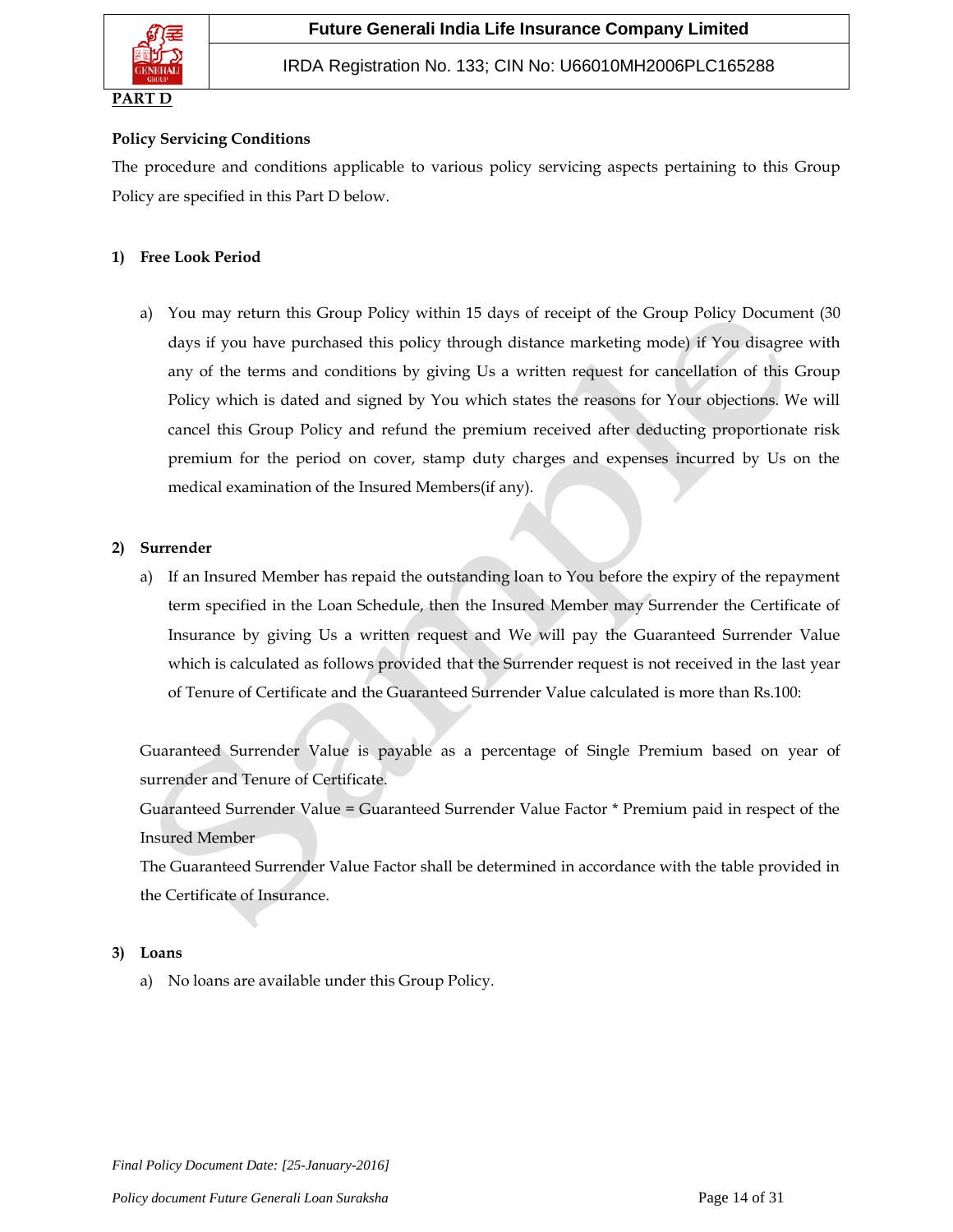

### **4) Register of Members and Provision of Information**

- a) Under this Group Policy, You shall always maintain an updated Register of Members to record all material information with respect to each Insured Member including the Insured Member's name, gender, Age, date of birth, address, Certificate Period, the Death Benefit payable, Nominee, Nominee's relationship with the Insured Member, Nominee's address, Appointee (in case of minor Nominee) details, Appointee's relationship with the Nominee, Appointee's address and other pertinent information, as may be necessary to carry out the terms and operation of this Group Policy.
- b) In the event the Register of Members is amended, such an amendment shall become effective only if the same has been provided to Us within 30 (Thirty) days of such amendment and after Our approval of the same. Any amendment to the terms and conditions of this Group Policy on account of any amendment to the Register of Members shall be given effect to by issuance of appropriate Endorsements issued by Us and signed by Our authorized officer.
- c) You shall furnish to Us all information, documentation and evidence which We may require with regard to any matters pertaining to this Group Policy. All documents furnished to You by any Insured Member in connection with the Group Policy and other records which may have a bearing on the insurance cover under this Group Policy, shall be notified to Us and shall be open for Our inspection at all reasonable times.
- d) Neither clerical errors in keeping any records pertaining to the insurance under this Group Policy, nor delays in making entries thereon, shall invalidate insurance otherwise validly in force or continue insurance otherwise validly terminated, but upon becoming aware of such error or delay the You shall make the necessary payments required to conform to the actual premium chargeable under Group Policy.
- e) You shall furnish to Us the individual member application forms and where necessary, evidence of insurability for each Eligible Member who has applied for insurance coverage under this Group Policy in the form and manner as prescribed by Us.
- f) You shall issue Certificates of Insurance only in accordance with Our specifications and instructions and in the format provided by Us. If the details in any Eligible Member's application form do not conform to Our specifications and instructions, then the Certificate of Insurance shall not be issued until We have issued written confirmation of the terms on which the Certificate of Insurance is to be issued.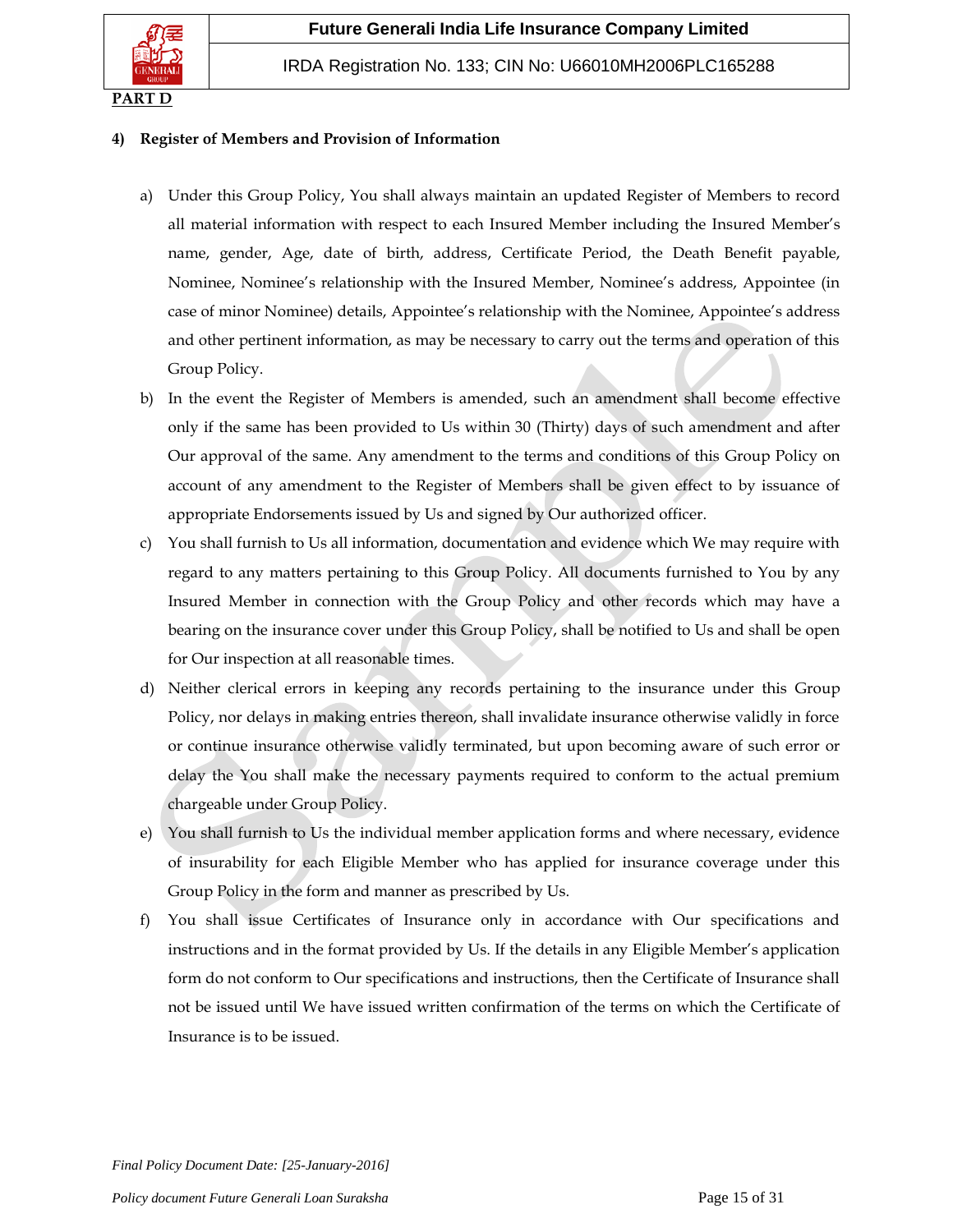

#### **PART D**

### **5) Termination**

The insurance coverage of an Insured Member under this Group Policy shall automatically cease on the occurrence of the earliest of the following:

- a) The Cover End Date as specified in the Certificate of Insurance;
- b) The date on which the Insured Member attains the Expiry Age as mentioned in the Schedule or such other Age agreed as the Expiry Age by You and Us in writing.
- c) The date on which an Insured Member ceases to satisfy the eligibility criteria of an Eligible Member as set out in the Schedule and the additional eligibility criteria set out in Part C of this Policy.
- d) The date on which the Surrender payment has been made to the Insured Member.
- e) Upon payment of the claim for death in case of single borrower Insured Member, or upon payment of the respective share of loan on death of a co-borrowers, in case of co-borrowers loan or upon payment of claim on first death where Insured members are covered on Joint-Life first death basis.
- f) The date of receipt of Freelook cancellation request by Insured Member(s).

### **6) Discontinuance of the Group Policy**

a) This Group Policy may be discontinued for new Eligible Members at the option of either You or Us by giving the other party at least three month's prior notice in writing, or such shorter notice period or other terms and conditions as agreed between the parties in writing. During the notice period, both the parties will continue to be liable to fulfil their obligations under this Group Policy. Both the parties will also continue to be liable for fulfilling their obligations in respect of existing Insured Members even after discontinuance of the Group Policy till the cover is terminated.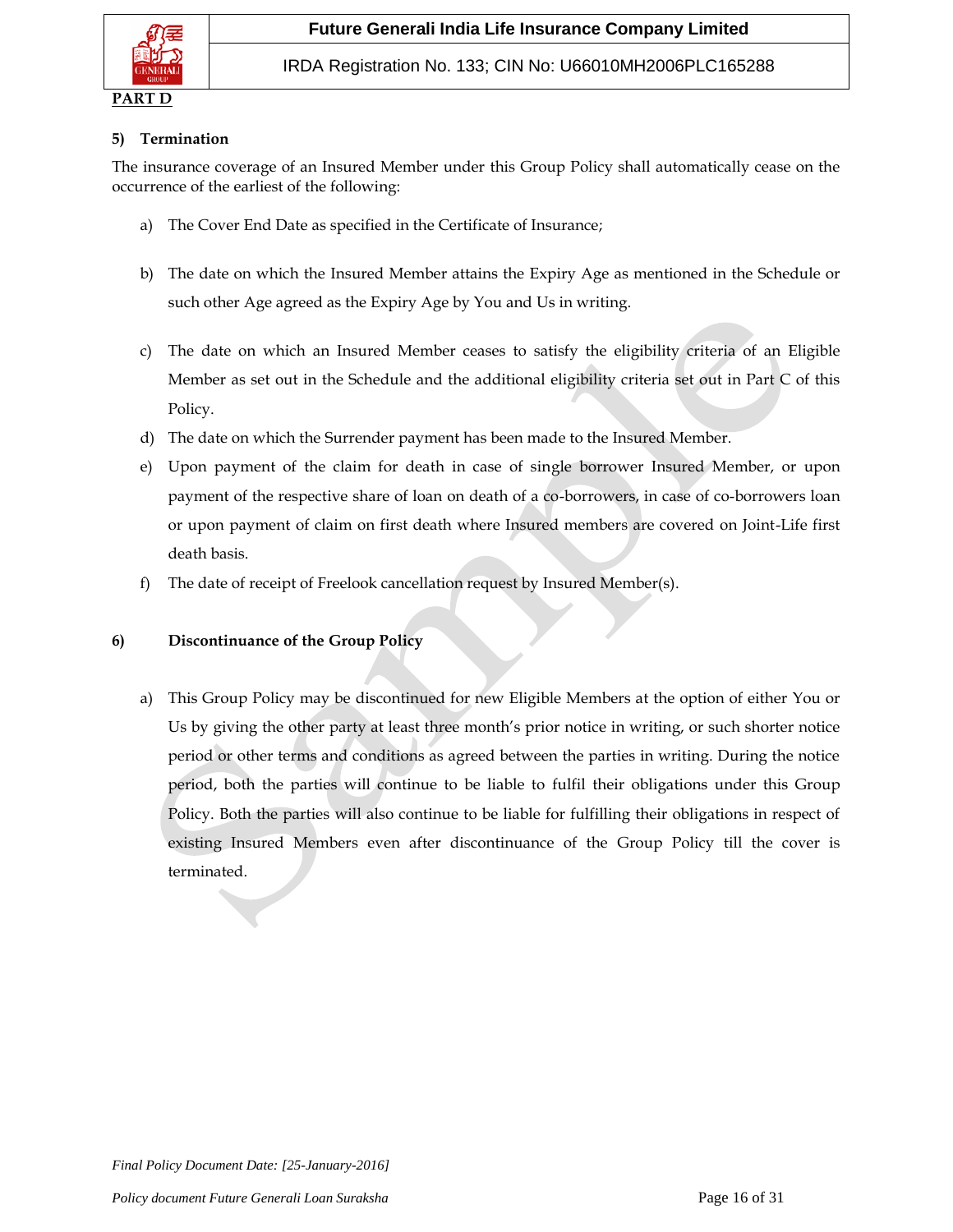

IRDA Registration No. 133; CIN No: U66010MH2006PLC165288

## **Applicable Charges, Funds & Fund Options**

- **1)** No charges or fees are applicable under this Group Policy.
- **2)** This Group Policy is a non-linked insurance product, so no funds or fund options are available.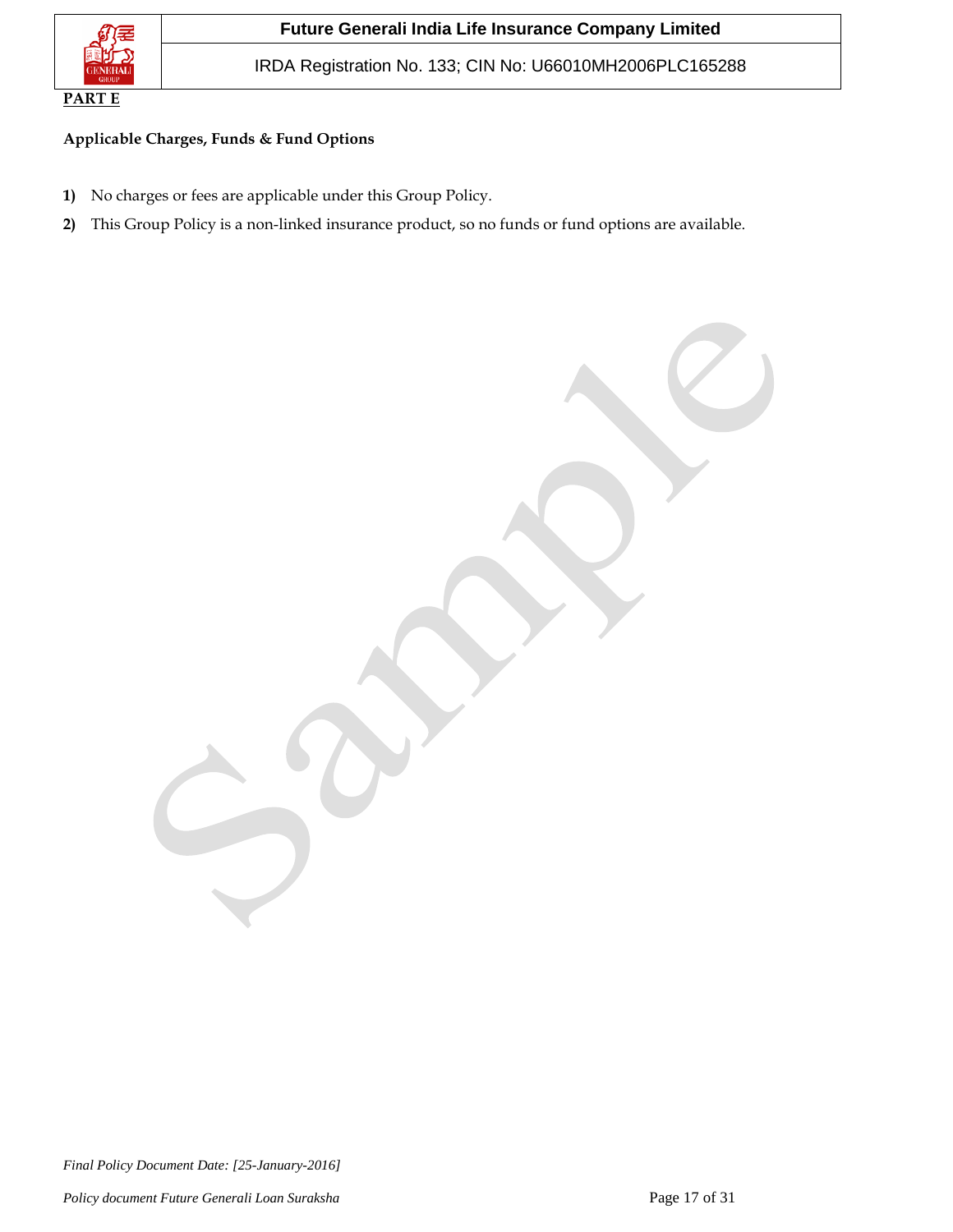

### **General Terms & Conditions**

#### **1) Non-Disclosure & Fraud**

- a) This Group Policy and the Certificates of Insurance thereunder have been issued in reliance of Your representations that You have made a full and accurate disclosure of all material facts and circumstances and that You have not misrepresented or suppressed any material facts or circumstances. In the event that it is proved in accordance with Section 45 of the Insurance Act, 1938 as amended from time to time, any material facts or circumstances have been misrepresented, We shall be entitled to cancel this Group Policy and the Surrender Values, if any, shall be payable to the Insured Members.
- b) If You or the Nominee or anyone acting for You or the Nominee or at Your or the Nominee's direction or with Your or the Nominee's knowledge is proved in accordance with Section 45 of the Insurance Act, 1938 as amended from time to time, to have sent or advanced any claim knowing it to be false, fraudulent or dishonest in any respect, then the Certificate of Insurance shall be void and the Surrender Value, if any, shall be payable.
- c) Please note the terms of Section 45 of the Insurance Act, 1938 as amended from time to time, which states as follows:

*(1) No policy of life insurance shall be called in question on any ground whatsoever after the expiry of three years from the date of the policy, i.e., from the date of issuance of the policy or the date of commencement of risk or the date of revival of the policy or the date of the rider to the policy, whichever is later.*

*(2) A policy of life insurance may be called in question at any time within three years from the date of issuance of the policy or the date of commencement of risk or the date of revival of the policy or the date of the rider to the policy, whichever is later, on the ground of fraud:*

*Provided that the insurer shall have to communicate in writing to the insured or the legal representatives or nominees or assignees of the insured the grounds and materials on which such decision is based.*

*Explanation I.—For the purposes of this sub-section, the expression "fraud" means any of the following acts committed by the insured or by his agent, with intent to deceive the insurer or to induce the insurer to issue a life insurance policy:—*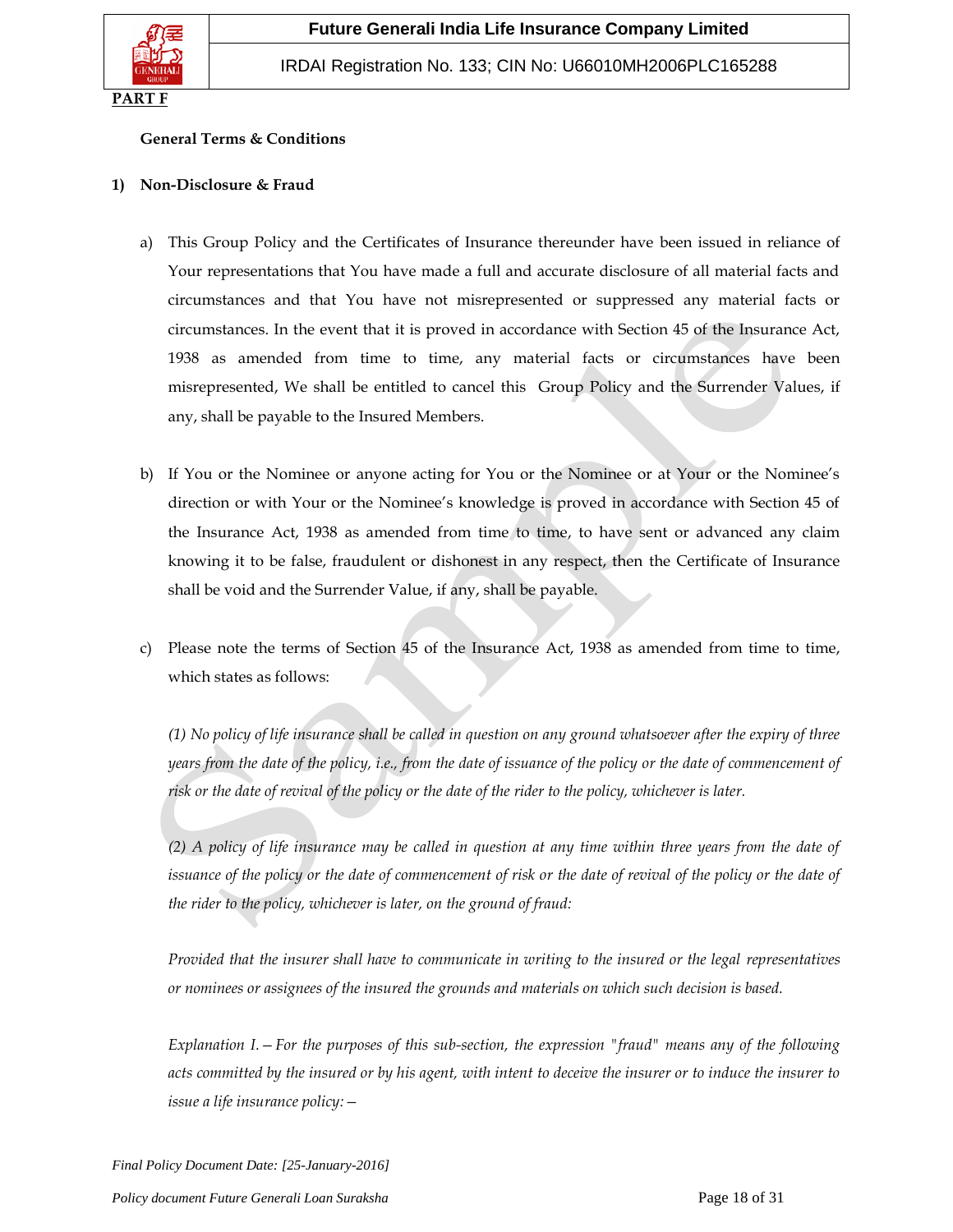

## IRDAI Registration No. 133; CIN No: U66010MH2006PLC165288

- *(a) the suggestion, as a fact of that which is not true and which the insured does not believe to be true;*
- *(b) the active concealment of a fact by the insured having knowledge or belief of the fact;*
- *(c) any other act fitted to deceive; and*

*(d) any such act or omission as the law specially declares to be fraudulent.*

*Explanation II.* – *Mere silence as to facts likely to affect the assessment of the risk by the insurer is not fraud, unless the circumstances of the case are such that regard being had to them, it is the duty of the insured or his agent keeping silence, to speak, or unless his silence is, in itself, equivalent to speak.*

*(3) Notwithstanding anything contained in sub-section (2), no insurer shall repudiate a life insurance policy on the ground of fraud if the insured can prove that the misstatement of or suppression of a material fact was true to the best of his knowledge and belief or that there was no deliberate intention to suppress the fact or that such misstatement of or suppression of a material fact are within the knowledge of the insurer:*

*Provided that in case of fraud, the onus of disproving lies upon the beneficiaries, in case the policyholder is not alive.*

*Explanation.—A person who solicits and negotiates a contract of insurance shall be deemed for the purpose of the formation of the contract, to be the agent of the insurer.*

*(4) A policy of life insurance may be called in question at any time within three years from the date of issuance of the policy or the date of commencement of risk or the date of revival of the policy or the date of the rider to the policy, whichever is later, on the ground that any statement of or suppression of a fact material to the expectancy of the life of the insured was incorrectly made in the proposal or other document on the basis of which the policy was issued or revived or rider issued:*

*Provided that the insurer shall have to communicate in writing to the insured or the legal representatives or nominees or assignees of the insured the grounds and materials on which such decision to repudiate the policy of life insurance is based:*

*Provided further that in case of repudiation of the policy on the ground of misstatement or suppression of a material fact, and not on the ground of fraud, the premiums collected on the policy till the date of repudiation shall be paid to the insured or the legal representatives or nominees or assignees of the insured within a period of ninety days from the date of such repudiation.*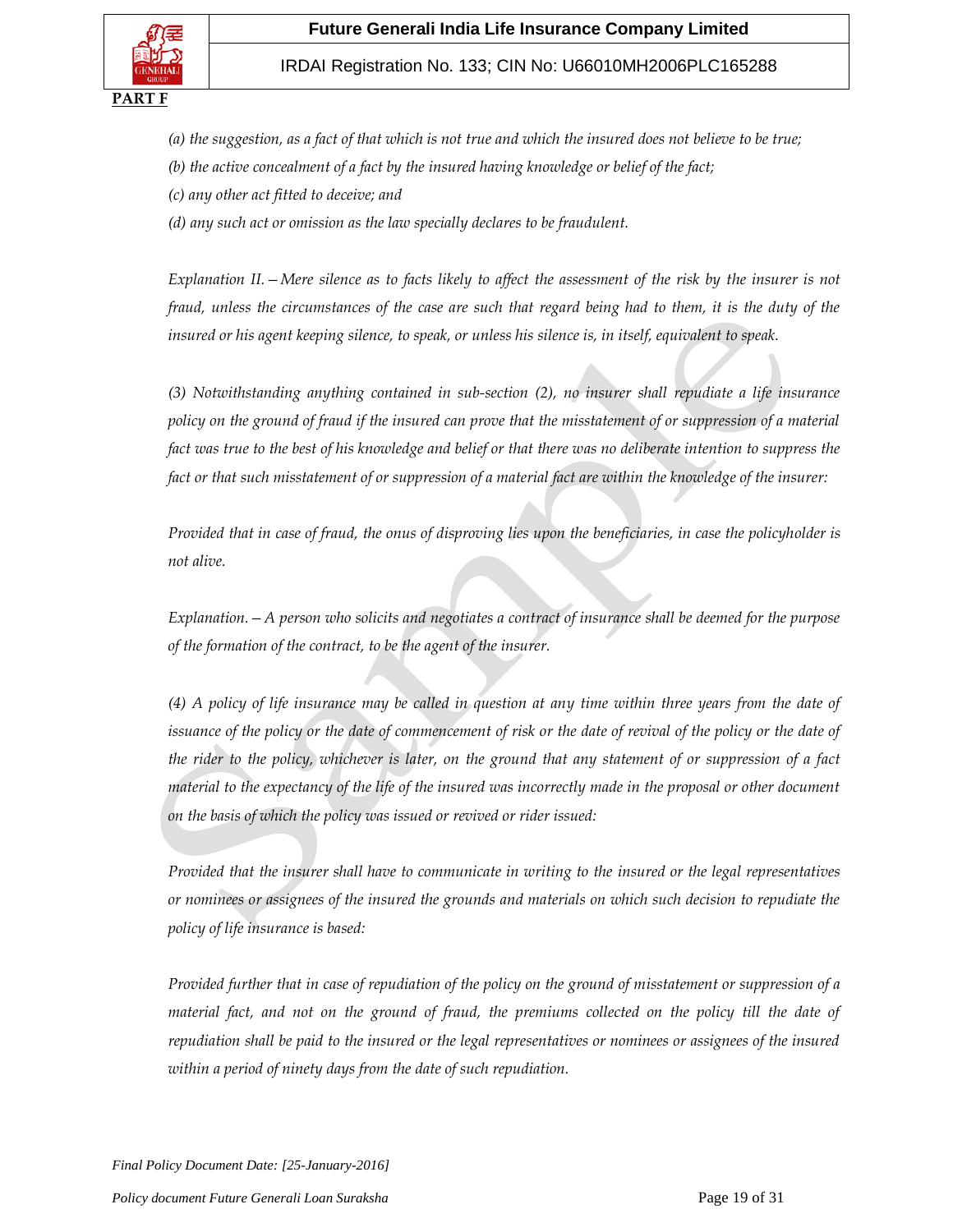## IRDAI Registration No. 133; CIN No: U66010MH2006PLC165288

*Explanation.—For the purposes of this sub-section, the misstatement of or suppression of fact shall not be considered material unless it has a direct bearing on the risk undertaken by the insurer, the onus is on the insurer to show that had the insurer been aware of the said fact no life insurance policy would have been issued to the insured.*

*(5) Nothing in this section shall prevent the insurer from calling for proof of age at any time if he is entitled to do so, and no policy shall be deemed to be called in question merely because the terms of the policy are adjusted on subsequent proof that the age of the life insured was incorrectly stated in the proposal.*

### **2) Prohibition of Rebates**

a) Please note the terms of Section 41 of the Insurance Act, 1938, as amended from time to time, which states as follows:

*"(1) No person shall allow or offer to allow, either directly or indirectly, as an inducement to any person to take or renew or continue an insurance in respect of any kind of risk relating to lives or property in India, any rebate of the whole or part of the commission payable or any rebate of the premium shown on the policy, nor shall any person taking out or renewing or continuing a policy accept any rebate, except such rebate as may be allowed in accordance with the published prospectuses or tables of the insurer:*

*Provided that acceptance by an insurance agent of commission in connection with a policy of life insurance taken out by himself on his own life shall not be deemed to be acceptance of a rebate of premium within the meaning of this sub-section if at the time of such acceptance the insurance agent satisfies the prescribed conditions establishing that he is a bona fide insurance agent employed by the insurer.*

*(2) Any person making default in complying with the provisions of this section shall be punishable with fine which may extend to ten lakh rupees."*

## **2) Statement of Age**

a) The Certificate of Insurance is issued at the Age shown in the Insured Member's application form which is the Insured Member's declared Age as at the Effective Date. In the event the declared Age is found to be different from the actual Age, without prejudice to the Our other rights and remedies, including those under the Insurance Act, 1938 as amended from time to time, one of the following actions may be taken: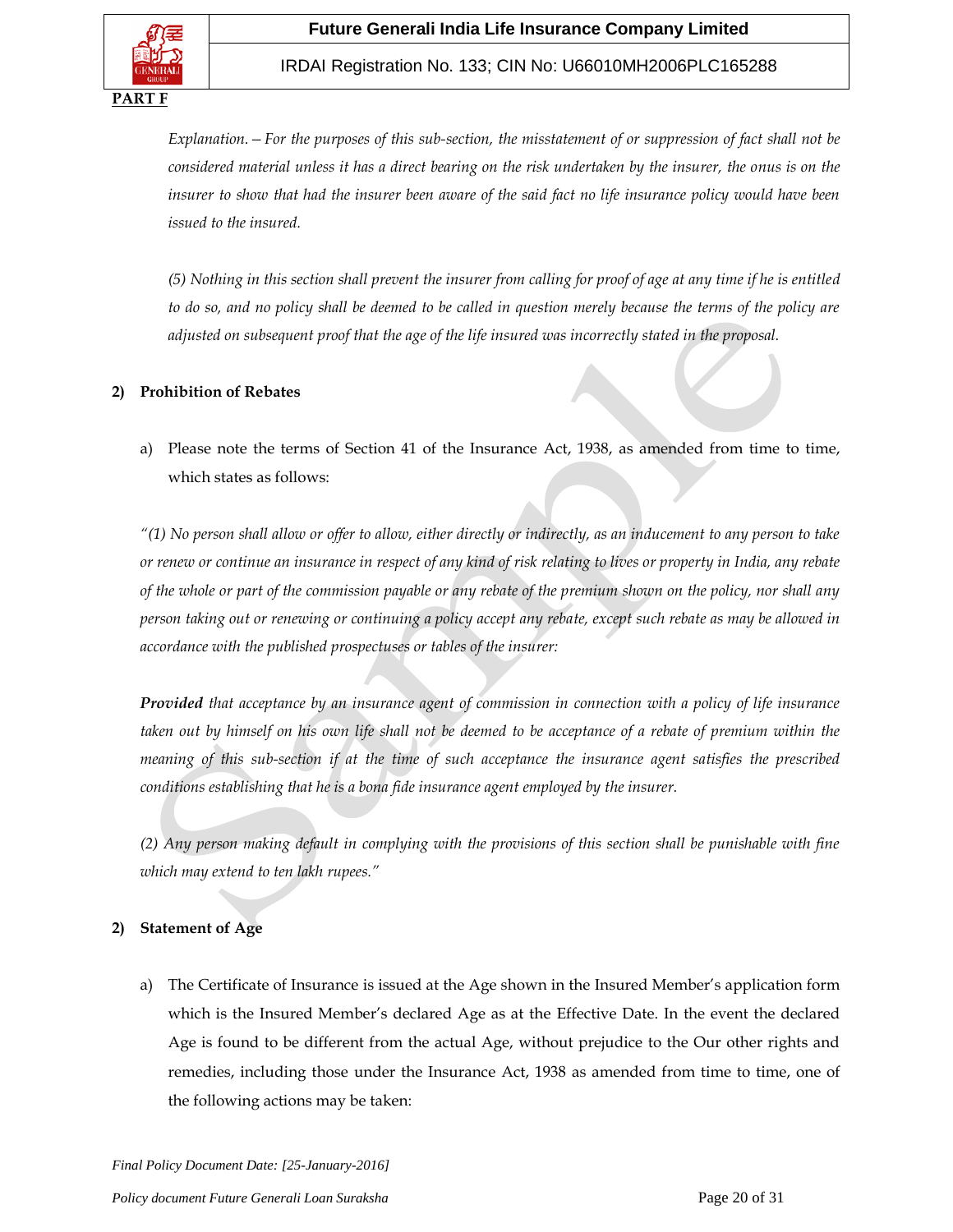

- i) If the actual Age of the Insured Member is such as would have made the Insured Member not eligible under the issued terms of this Policy either on Effective Date or on the date of death for insurance coverage, the Certificate of Insurance shall be cancelled with effect from the Effective Date and the Premium received in respect of such Insured Member shall be refunded to You after the deduction of the stamp duty charges and costs incurred by Us on the medical examination of the Insured Member, if any.
- ii) If the actual Age of the Insured Member is higher than the declared Age and higher Premium should have been charged per Our board approved underwriting policy, the benefits payable under this Group Policy shall be reduced to the amount that the Premium received would have purchased at the actual age of the Insured Member*.*
- iii) If the actual Age of the Insured Member is lower than the declared Age and lower Premium should have been charged per Our board approved underwriting policy, We will refund any excess premiums received, without any interest.

### **3) Claims Procedures**

### **Payment of Death Benefit**

a) The death of the Life Assured must be notified immediately to Us in writing.

b) Affirmative proof of death and any appropriate documents as required by Us must be completed and furnished to Us, within 90 days from the date of death of the Life Assured, unless specified otherwise. However, a notification of claim received after 90 days may be accepted, if the claimant proves to Our satisfaction that there was sufficient cause for not filing the claim within the aforesaid period.

- i) Claim Forms
	- (1) Part I : Application Form for Death Claim (Claimant's Statement);
	- (2) Part II : Physician's Statement; Original Certificate of Insurance and Loan Schedule;
- ii) Death Certificate issued by a local government body such as Municipal Corporation/Village Panchayat;
- iii) Medical Cause of Death Certificate issued by attending physician;

*Final Policy Document Date: [25-January-2016]*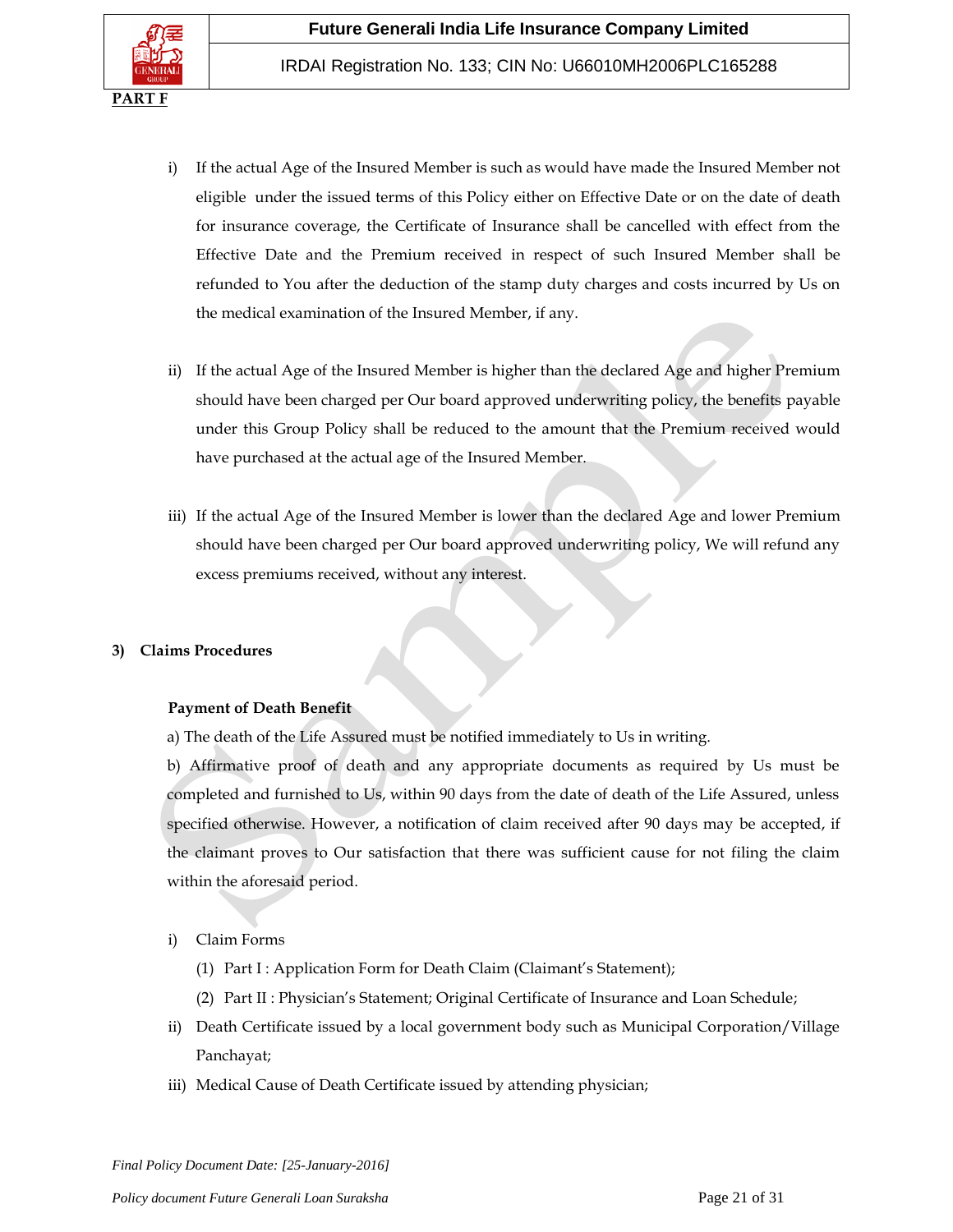

- iv) Attested True Copy of Indoor Case Papers of the hospital(s);
- v) Your certificate confirming the outstanding loan; [Only if Master Policyholder is RBI Regulated Scheduled Banks (including Cooperative Banks) or NBFC regulated by RBI or Housing Finance Company regulated by National Housing Bank]
- vi) Age Proof;
- vii) Post Mortem (Autopsy Report) & Chemical Viscera Report if performed;
- viii)All police reports/First Information & Final Investigation Report;
- ix) Proof of Accident Panchnama/Inquest Panchnama etc (In case of death due to an accident);
- x) Newspaper cutting/Photographs of the accident if available(In case of death due to an accident).
- b) All the documents submitted to Us should be in original along with photocopies.
- c) All medical reports, documents and certification shall be issued by the attending physician and who is qualified to provide such documents/certification according to Indian Laws.
- d) In addition to the above documents We reserve the right to request for additional documents/information as may be required for consideration of the claim.
- e) Notification of claim, submission of claim forms and/or claim documents to Us shall not be construed as an admission of Our liability.

### **4) Disbursement of Claim Amount**

The claim payment shall be made by Us in the name of the Master Policyholder/Assignee/Nominee/Appointee/legal heirs/legal representatives (as applicable) even if the cheque is sent to You for administrative convenience or through any other electronic mode of payment to the specific bank account of the Master Policyholder/Nominee/Appointee/legal heirs/legal representatives (as applicable).

### **5) Suicide Exclusion**

If the Life Assured's death arises directly or indirectly through or in consequence of suicide within 12 months from the Effective date, higher of 80% of the premiums received in respect of such Insured Member or the Surrender Value as on date of death will be payable to the Nominee or beneficiary.

#### **6) Nomination & Assignment**

a) The Insured Member may, at any time before the Cover End Date as stated in the Certificate of Insurance, nominate a Nominee or change an existing Nominee before the Cover End Date as stated in the Certificate of Insurance in accordance with the provisions of Section 39 of the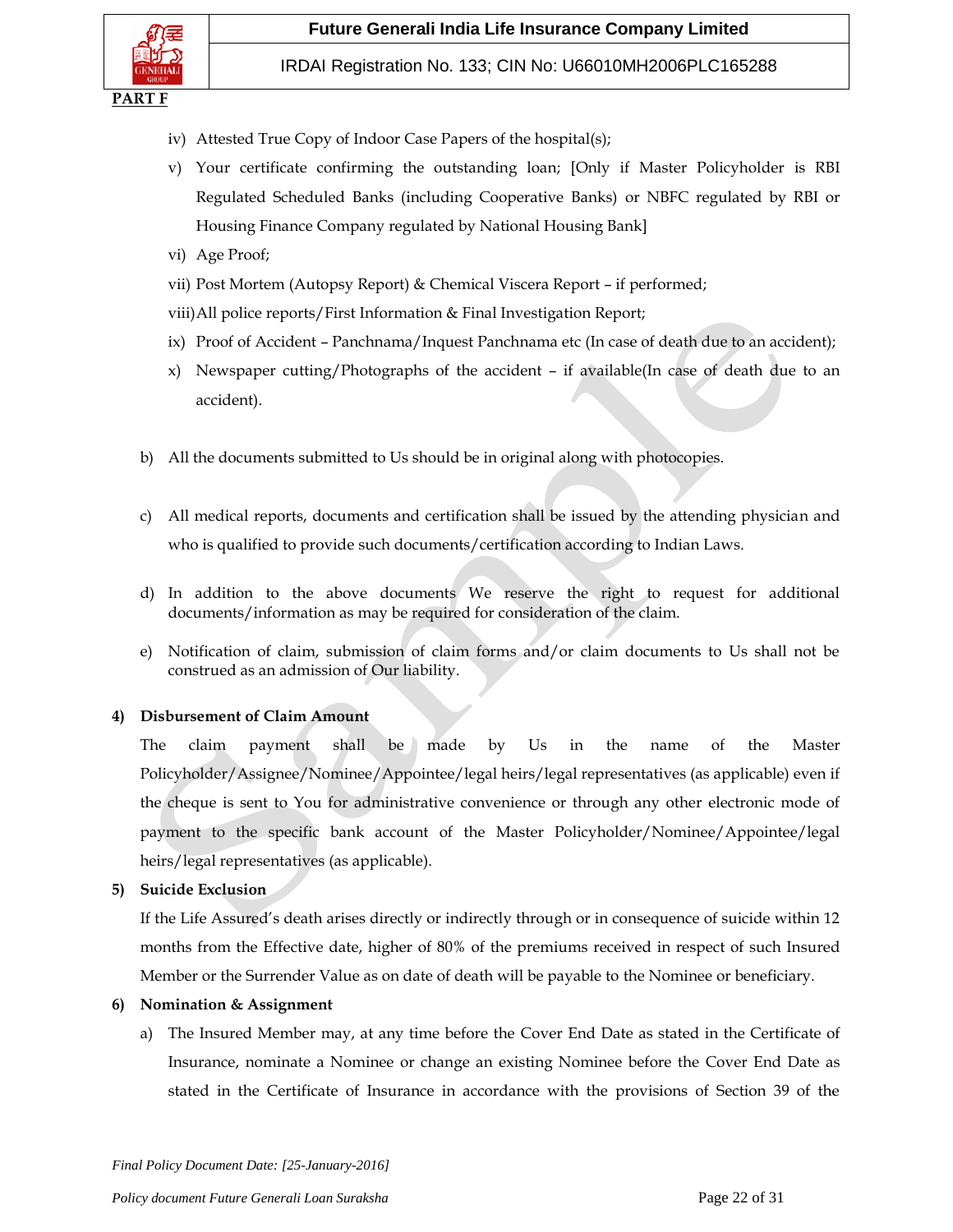

## IRDAI Registration No. 133; CIN No: U66010MH2006PLC165288

Insurance Act, 1938 as amended from time to time by giving Us prior written notice. No nomination or change in nomination will be effective before it is registered in Our records and We have sent an Endorsement confirming the identity of the Nominee.

- b) If the person nominated as the Nominee is less than Age 18, the Insured Member shall also appoint an Appointee.
- c) In registering a nomination, We do not accept any responsibility or express any opinion as to its validity or legality.
- d) The Group Policy and any rights or benefits hereunder cannot be assigned.

## **7) Restrictions on Travel, Residence & Occupation**

a) This Group Policy does not impose any restrictions on to travel, residence or occupation, unless specified otherwise in Part C of this Group Policy or under applicable Indian law.

## **8) Governing Law & Jurisdiction**

- a) This Group Policy shall be governed by and is subject to Indian law.
- b) Any and all disputes arising under or in relation to this Group Policy shall be subject to the jurisdiction of the Indian courts.
- c) The terms and conditions of this Group Policy, including the premiums and benefits payable under this Group Policy are subject to variation in accordance with directions of the IRDAI and the relevant provisions of Indian law.

# **9) Electronic Transactions**

a) All remote transactions effected through the Internet, world wide web, electronic data interchange, call centres, teleservice operations (whether voice, video, data or combination thereof) or by means of electronic, computer, automated machines network or through other means of telecommunication, established by Us or on Our behalf, for and in respect of this Policy or its terms, shall constitute legally binding on either part if valid transactions as per extant laws applicable and are done in adherence to and in compliance with Our terms and conditions for such facilities, as may be prescribed from time to time.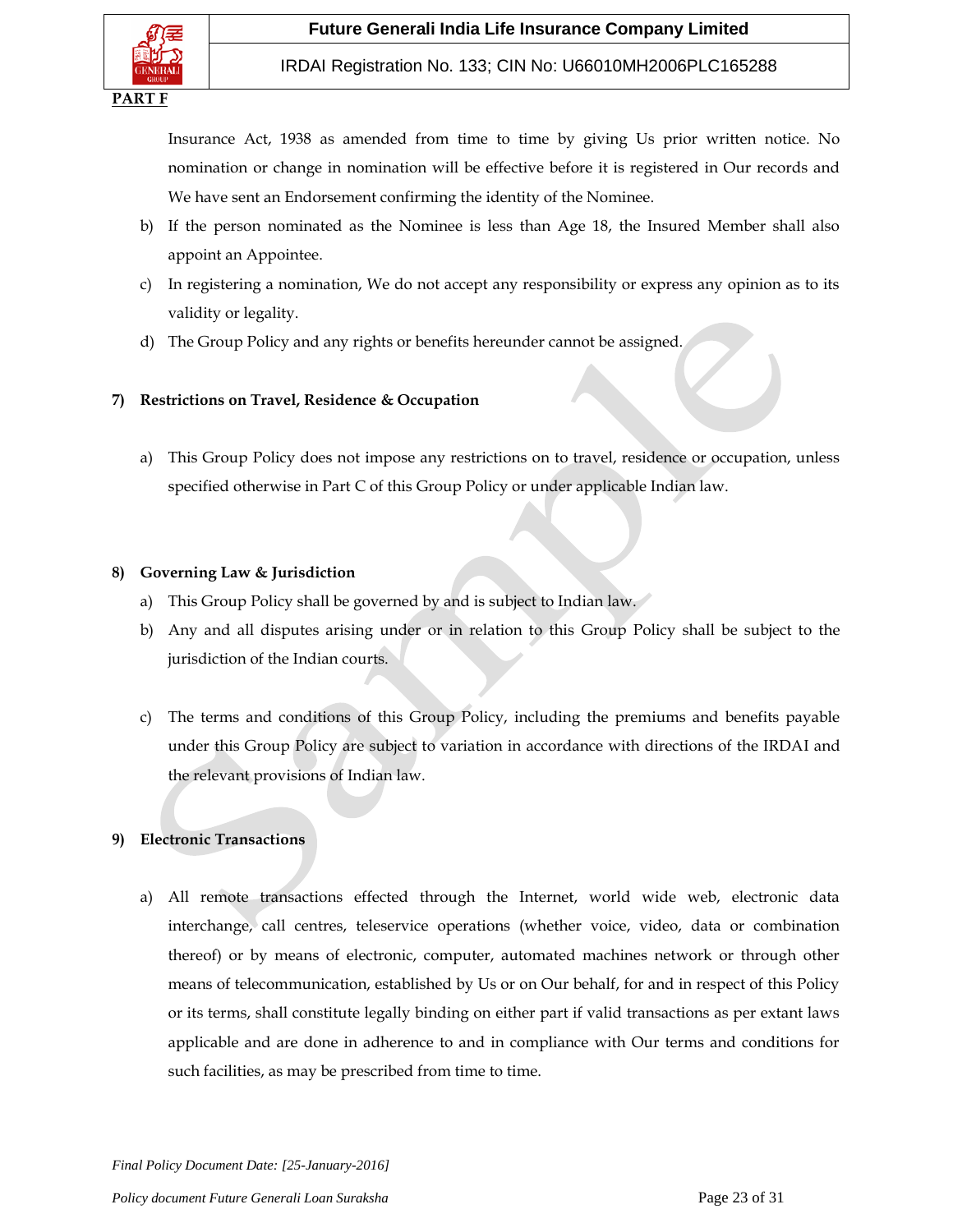

## **10) Group Policy Currency**

a) All amounts payable either to or by Us under this Group Policy shall be in Indian Rupees only.

### **11) Address for Correspondence**

a) Any notice, information, request or instruction to Us must be in writing and delivered to the address intimated by Us to You, which is currently intimated to You as follows:

> Chief – Operations Future Generali India Life Insurance Co. Ltd, Unit 801 and 802, 8th floor, Tower C, Embassy 247 Park, L.B.S. Marg, Vikhroli (W), Mumbai – 400083

- b) We may change the address stated above and intimate You of such change in writing.
- c) Any notice, information or instruction from Us to You shall be mailed to Your address stated in the Schedule or to the changed address as intimated by You to Us in writing.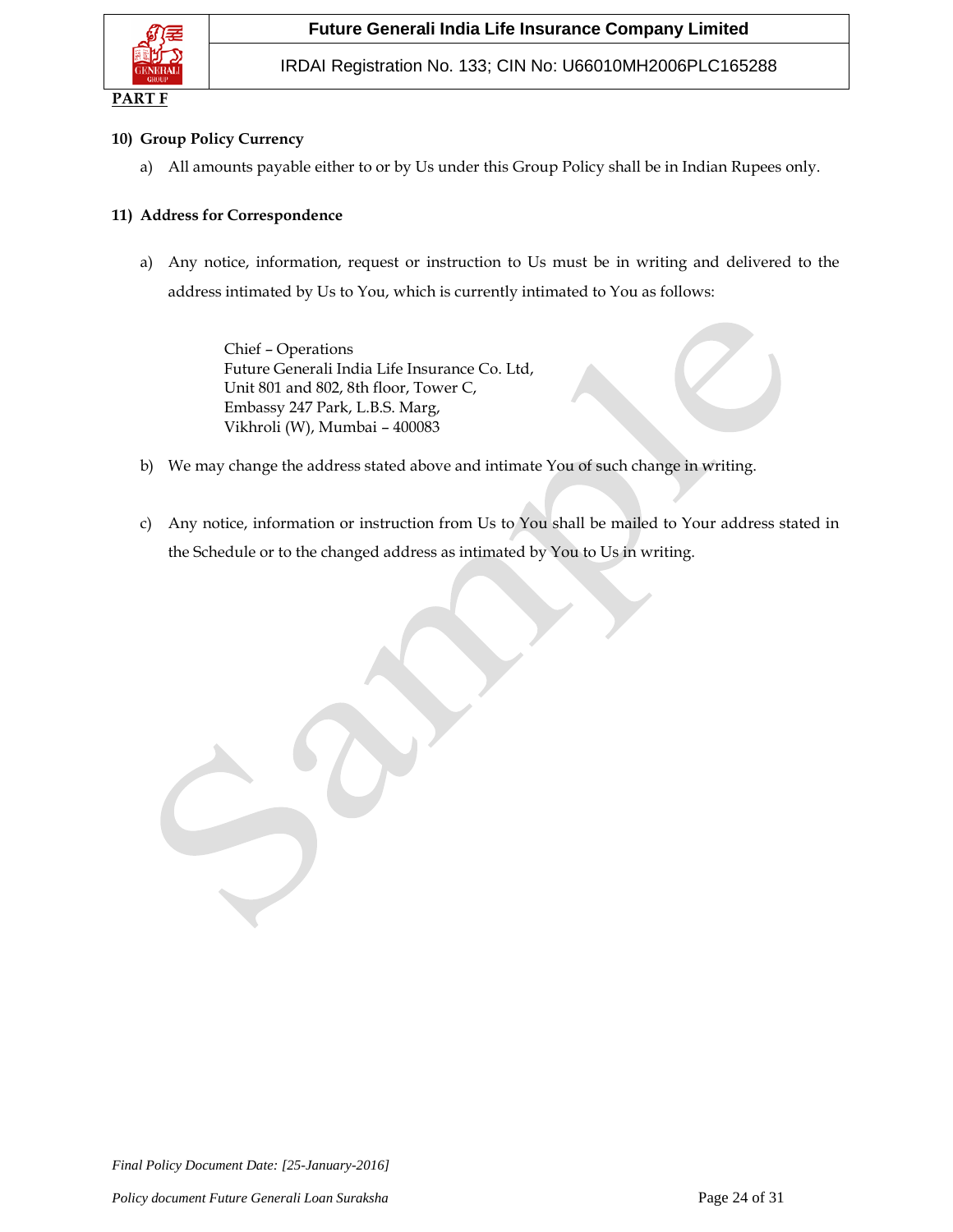

## **12) Applicable Taxes & Duties**

a) The tax benefits on this Group Policy shall be as per the prevailing tax laws in India and amendments thereto from time to time. In respect of any payment made or to be made under this Group Policy, We will deduct or charge or recover taxes, including service tax and other levies, as applicable at such rates as notified by the government or such other body authorised by the government from time to time. Tax laws are subject to change.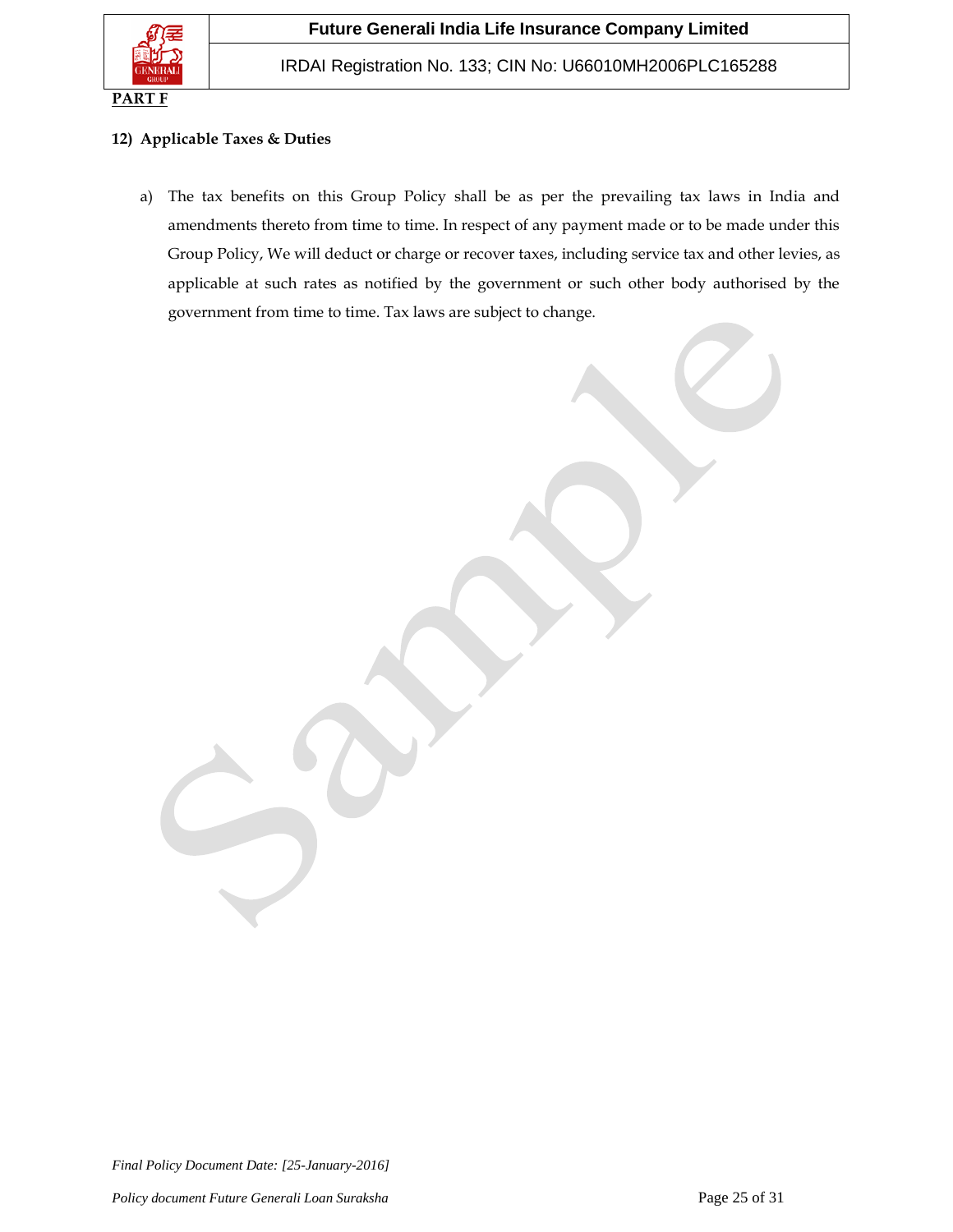

IRDAI Registration No. 133; CIN No: U66010MH2006PLC165288

# **PART G**

## **Grievance Redressal Procedure & List of Insurance Ombudsmen**

- **1)** In case of any grievance, please approach the following in the order given below:
	- a) In the event of any complaint/grievance under this Group Policy, a reference may be made to Our office at the following address giving the nature and full particulars of the grievance:-

# *Grievance Redressal Department Future Generali India Life Insurance Company Limited*

*Future Generali India Life Insurance Co. Ltd, Unit 801 and 802, 8th floor, Tower C, Embassy 247 Park, L.B.S. Marg, Vikhroli (W), Mumbai – 400083 Email ID:care@futuregenerali.in Our website:* [www.futuregenerali.in](http://www.futuregenerali.in/) Contact no : 1800 102 2355

b) In case with the decision of the above office is not satisfactory, or there is no response from the office within 10 days, the following official for resolution of the grievance may be contacted:-

# *Grievance Redressal Officer Future Generali India Life Insurance Company Limited*

*Future Generali India Life Insurance Co. Ltd, Unit 801 and 802, 8th floor, Tower C, Embassy 247 Park, L.B.S. Marg, Vikhroli (W), Mumbai – 400083 Contact No: 1800 102 2355 Email: gro@futuregenerali.in*

c) In case Our decision/resolution of the grievance is not satisfactory or you do not receive a response within 15 days from Us, the IRDAI (Insurance Regulatory and Development Authority of India) through the Integrated Grievance Management System (IGMS) may approached on the following contact details*.* The IGMS provides a gateway for policyholders to register complaints with insurance companies first and if required the same can be escalated to the IRDAI Grievance Cells.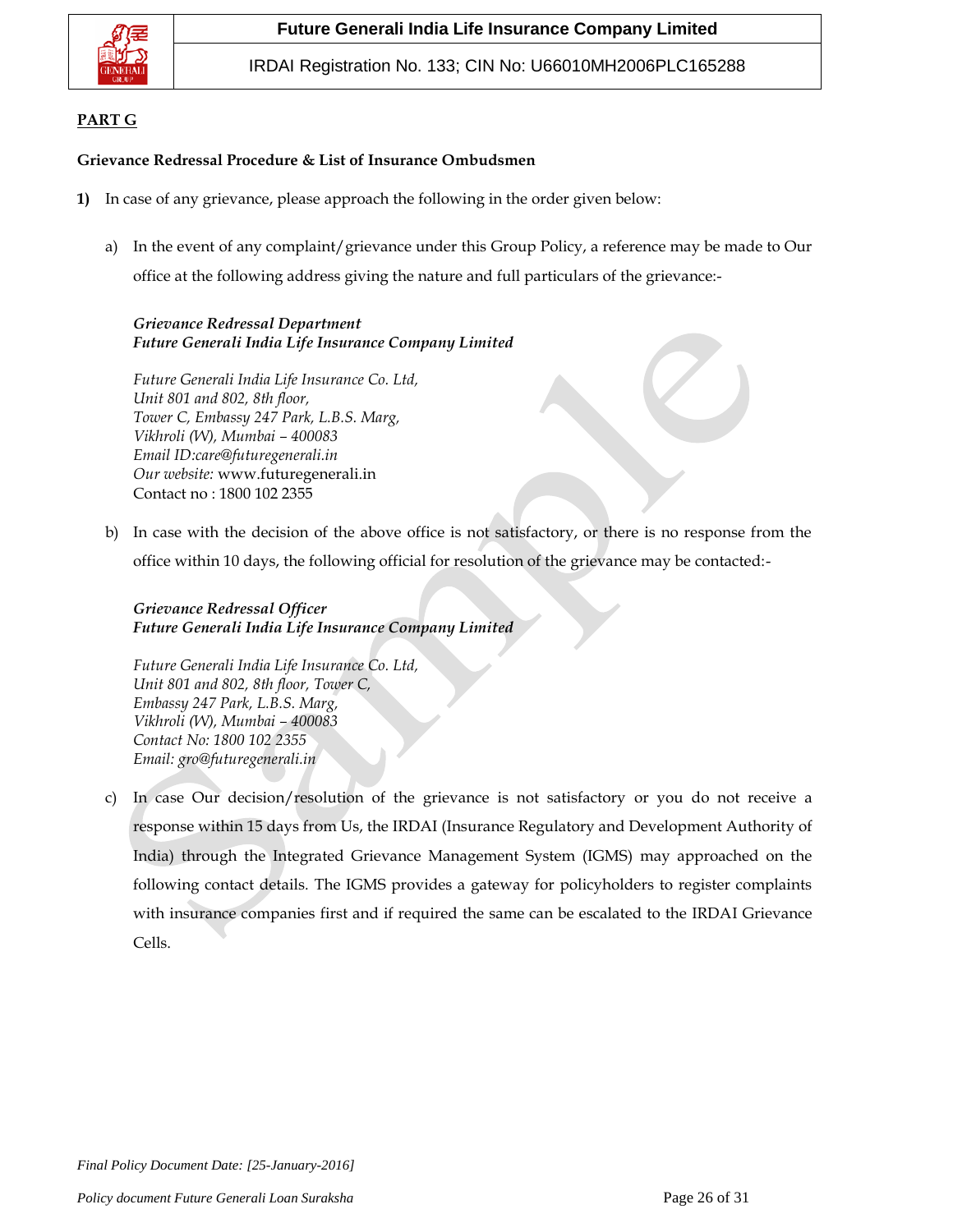

## **PART G**

## *IRDAI Grievance Call Centre (IGCC)*

*Call Center: TOLL FREE NUMBER (155255) for voice calls Email ID: complaints@irda.gov.in*

*A complaint may also be registered online at: http://www.igms.irda.gov.in/ Address for communication for complaints by paper/fax: Consumer affairs Department, Insurance Regulatory and Development Authority of India, 9th Floor, United Towers, Basheer bagh, Hyderabad -500 029 Fax 91 – 40 – 66789768*

### d) **Insurance Ombudsman**

- i) In case Our decision/resolution is not satisfactory, the Insurance Ombudsman designated by IRDAI may be approached if the grievance pertains to:
	- (1) Insurance claim that has been rejected or a dispute of a claim based on the legal construction of this Group Policy;
	- (2) Delay in settlement of a claim;
	- (3) Disputes with regard to the payment of premium;
	- (4) Non-receipt of the Group Policy Document.
- ii) Further, As per Rule 13(3) of the Redressal of Public Grievances Rules 1998, the complaint to the Insurance Ombudsman can be made only:
	- (1) if the grievance has been rejected by Our Grievance Redressal Machinery;
	- (2) within a period of one year from the date of rejection by Us;
	- (3) if it is not simultaneously under any litigation.
- iii) The Insurance Ombudsman is an organization that addresses grievances that are not settled to Your satisfaction. The list of Insurance Ombudsmen offices is provided as Annexure I to this Group Policy. Further, the list of Insurance Ombudsmen offices is also available at the website below:

[http://www.irdaindia.org/ombudsmen/ombudsmenlist\\_new.htm](http://www.irdaindia.org/ombudsmen/ombudsmenlist_new.htm)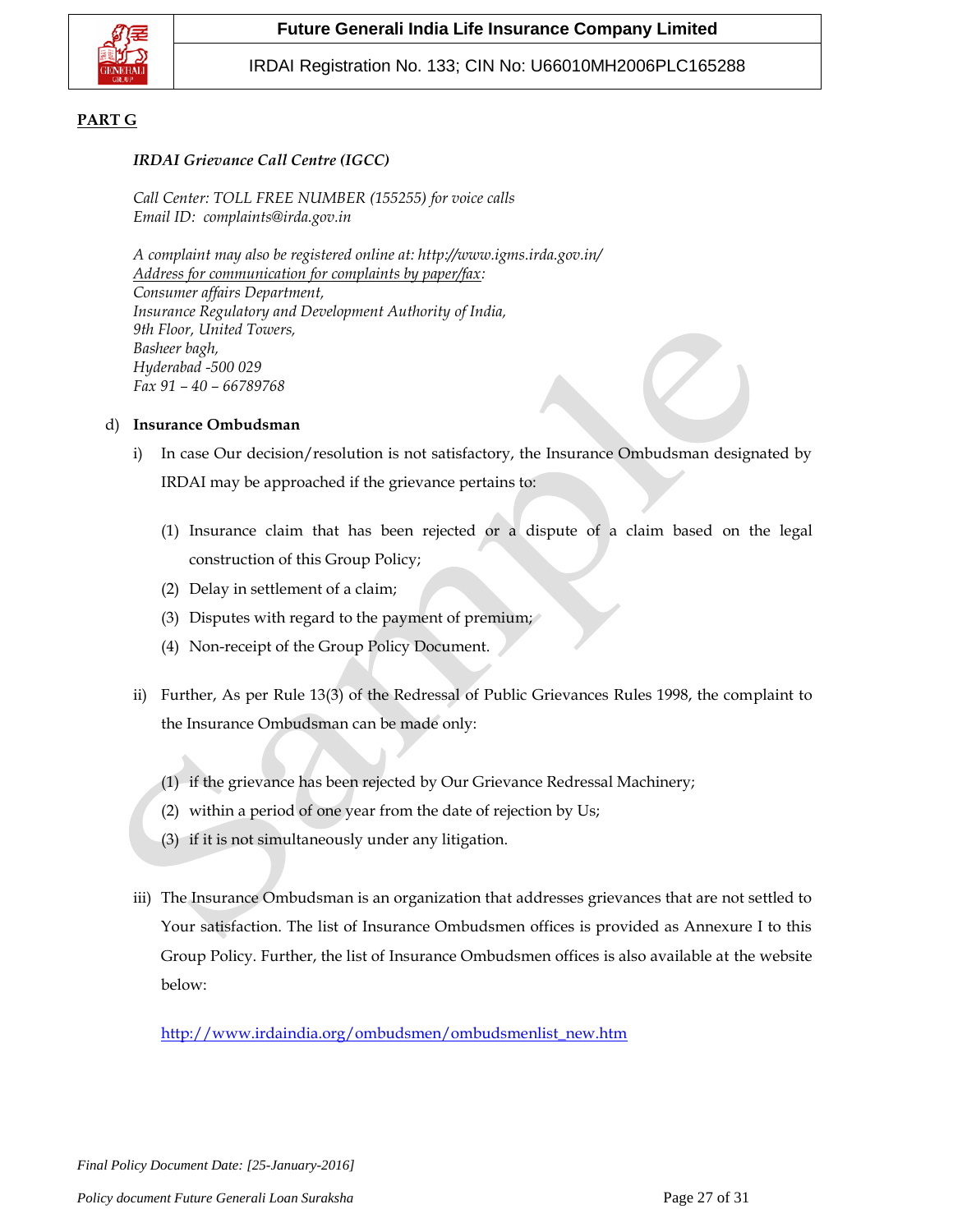

# **PART G**

The complaint to the Insurance Ombudsman should be made in writing duly signed by the complainant or by his legal heirs with full details of the complaint and the contact information of the complainant.

## **ANNEXURE I**

## LIST OF INSURANCE OMBUDSMEN

| <b>CONTACT DETAILS</b>                                                                                                                                                                                                                                                    | <b>JURISDICTION</b>                                                                  |
|---------------------------------------------------------------------------------------------------------------------------------------------------------------------------------------------------------------------------------------------------------------------------|--------------------------------------------------------------------------------------|
| <b>AHMEDABAD</b><br>Office of the Insurance Ombudsman,<br>2nd floor, Ambica House,<br>Near C.U. Shah College,<br>5, Navyug Colony, Ashram Road,<br>Ahmedabad - 380 014<br>Tel.:- 079-27546150/139<br>Fax:- 079-27546142<br>Email: bimalokpal.ahmedabad@gbic.co.in         | State of Gujarat and Union Territories of Dadra & Nagar<br>Haveli and Daman and Diu. |
| <b>BENGALURU</b><br>Office of the Insurance Ombudsman,<br>Jeevan Soudha Building,<br>PID No.57-27-N-19,<br>Ground Floor, 19/19, 24th Main Road,<br>JP Nagar, 1st Phase,<br>Bengaluru-560 078.<br>Tel.:- 080-26652048 / 26652049<br>Email: bimalokpal.bengaluru@gbic.co.in | Karnataka.                                                                           |
| <b>BHOPAL</b><br>Office of the Insurance Ombudsman,<br>Janak Vihar Complex,<br>2nd Floor, 6, Malviya Nagar,<br>Opp.Airtel Office,<br>Near New Market,<br>Bhopal - 462 033.<br>Tel.:- 0755-2769200/201/202<br>Fax:- 0755-2769203<br>Email - bimalokpalbhopal@gbic.co.in    | States of Madhya Pradesh and Chattisgarh.                                            |
| <b>BHUBANESHWAR</b><br>Office of the Insurance Ombudsman,<br>62, Forest park,<br>Bhubneshwar - 751 009.<br>Tel.:- 0674-2596461 / 2596455<br>Fax:- 0674-2596429<br>Email:- bimalokpal.bhubaneswar@gbic.co.in                                                               | State of Orissa.                                                                     |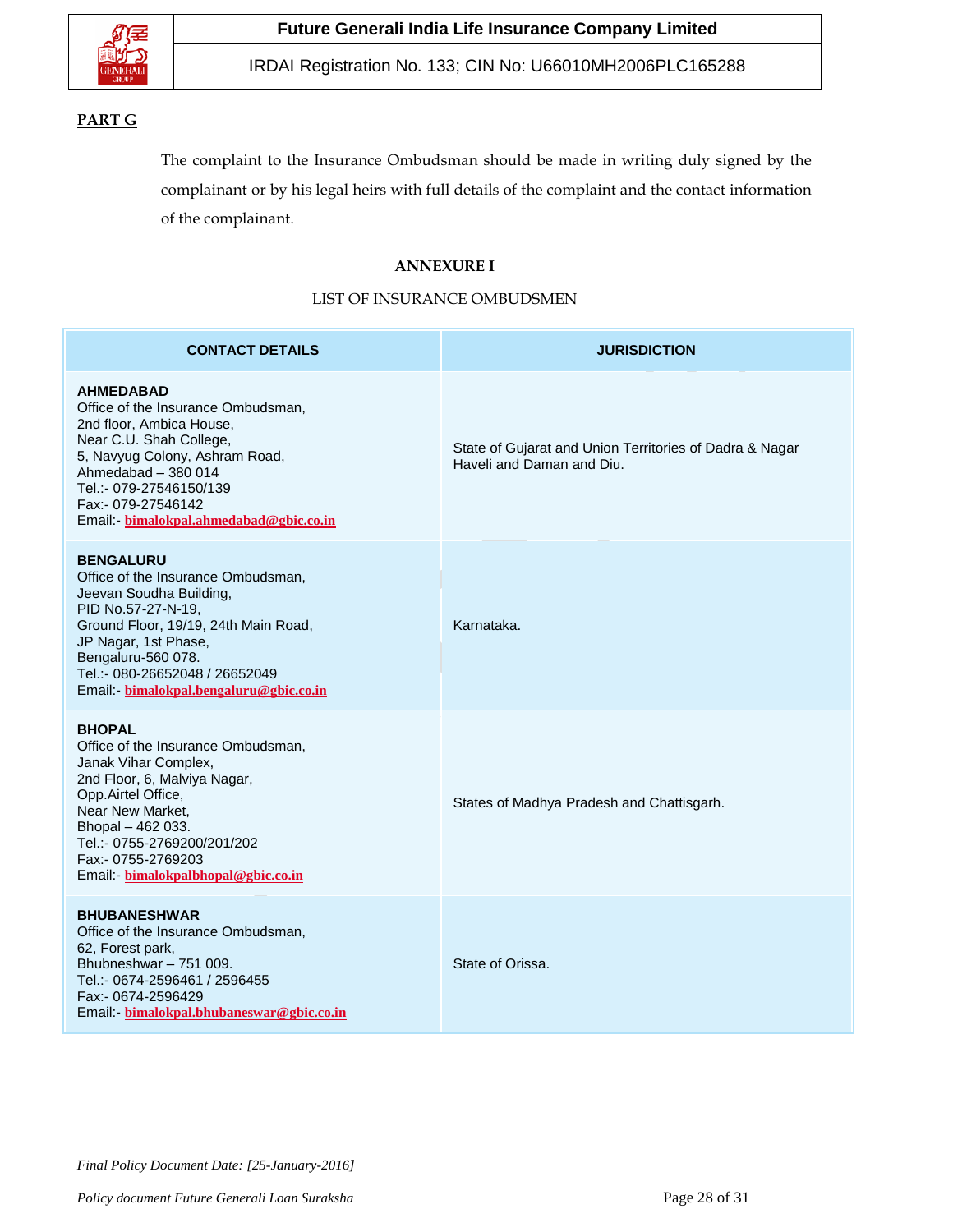

### IRDAI Registration No. 133; CIN No: U66010MH2006PLC165288

## **PART G**

#### **CHANDIGARH**

Office of the Insurance Ombudsman, S.C.O. No. 101, 102 & 103, 2nd Floor, Batra Building, Sector 17 – D, Chandigarh – 160 017. Tel.:- 0172-2706196/5861 / 2706468 Fax:- 0172-2708274 Email:- **[bimalokpal.chandigarh@gbic.co.in](mailto:ombchd@yahoo.co.in)**

#### **CHENNAI**

Office of the Insurance Ombudsman, Fatima Akhtar Court, 4th Floor, 453 (old 312), Anna Salai, Teynampet, CHENNAI – 600 018. Tel.:- 044-24333668 / 24335284 Fax:- 044-24333664 Email:- **[bimalokpal.chennai@gbic.co.in](mailto:insombud@md4.vsnl.net.in)**

#### **DELHI**

Office of the Insurance Ombudsman, 2/2 A, Universal Insurance Building, Asaf Ali Road, New Delhi – 110 002. Tel.:- 011-23239611/7539/7532 Fax:- 011-23230858 Email:- **[bimalokpal.delhi@gbic.co.in](mailto:iobdelraj@rediffmail.com)**

#### **ERNAKULAM**

Office of the Insurance Ombudsman, 2nd floor, Pulinat Building, Opp. Cochin Shipyard, M.G. Road, Ernakulum - 682 015. Tel.:- 0484-2358759/2359338 Fax:- 0484-2359336 Email:- **[bimalokpal.ernakulum@gbic.co.in](mailto:ioobbsr@dataone.in)**

#### **GUWAHATI**

Office of the Insurance Ombudsman, 'Jeevan Nivesh', 5th Floor, Nr. Panbazar over bridge, S.S. Road, Guwahati – 781001(ASSAM). Tel.:- 0361- 2132204 / 2132205 Fax:- 0361-2732937 Email:- **[bimalokpal.guwahati@gbic.co.in](mailto:ombudsmanghy@rediffmail.com)**

#### **HYDERABAD**

Office of the Insurance Ombudsman, 6-2-46, 1st floor, "Moin Court" Lane Opp. Saleem Function Palace, A. C. Guards, Lakdi-Ka-Pool, Hyderabad - 500 004. Tel.:- 040-65504123/23312122

States of Punjab, Haryana, Himachal Pradesh, Jammu & Kashmir and Union territory of Chandigarh.

State of Tamil Nadu and Union Territories - Pondicherry Town and Karaikal (which are part of Union Territory of Pondicherry).

State of Delhi

Kerala, Lakshadweep, Mahe-a part of Pondicherry

States of Assam, Meghalaya, Manipur, Mizoram, Arunachal Pradesh, Nagaland and Tripura.

States of Andhra Pradesh, Telangana and Union Territory of Yanam - a part of the Union Territory of Pondicherry.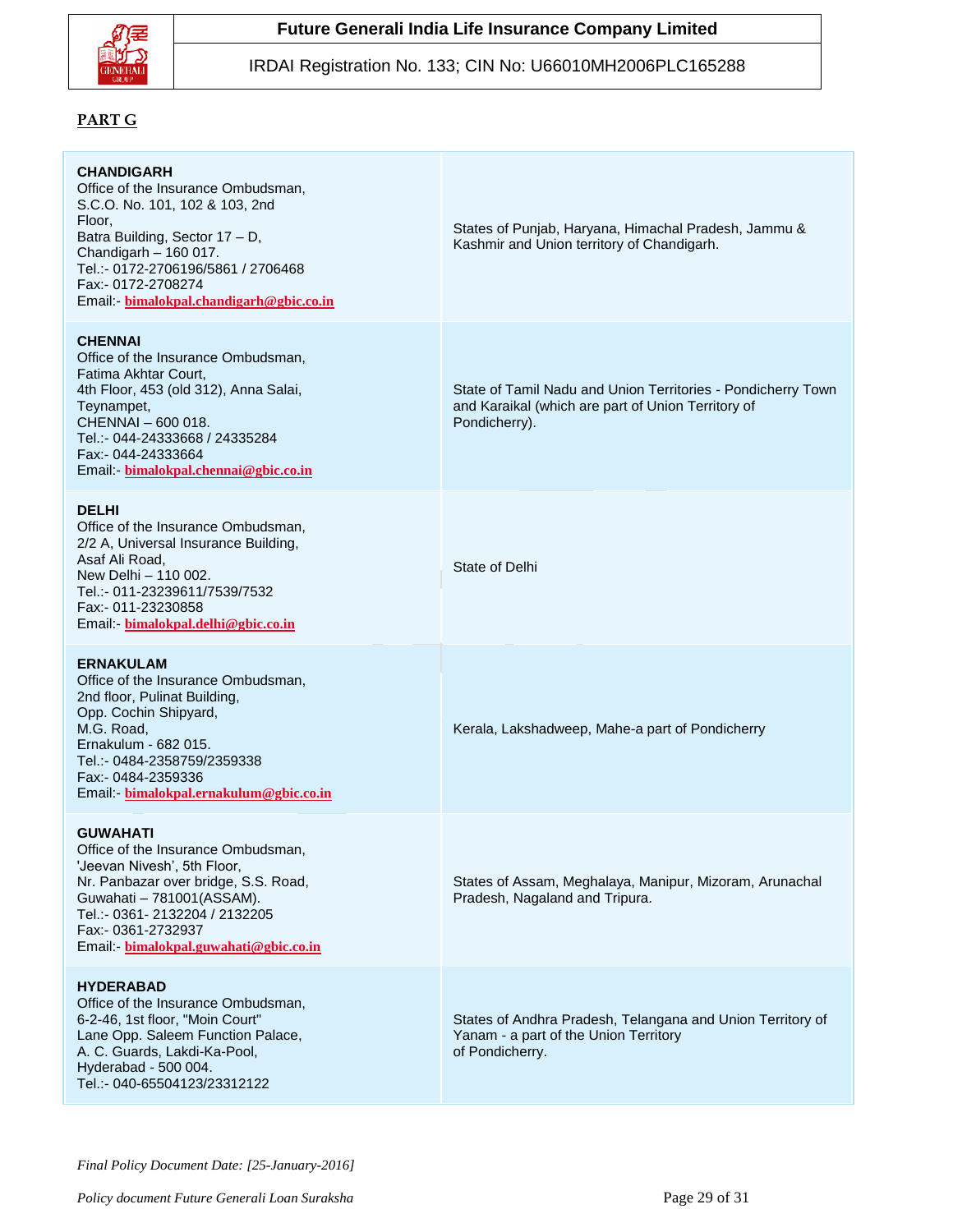

### IRDAI Registration No. 133; CIN No: U66010MH2006PLC165288

## **PART G**

#### Fax:- 040-23376599 Email:- **[bimalokpal.hyderabad@gbic.co.in](mailto:insombudhyd@gmail.com)**

#### **JAIPUR**

Office of the Insurance Ombudsman, Jeevan Nidhi-II Bldg., Ground Floor, Bhawani Singh Marg, Jaipur - 302005. Tel.:- 0141-2740363 Email:- **[bimalokpal.jaipur@gbic.co.in](mailto:iokochi@asianetindia.com)**

#### **KOLKATA**

Office of the Insurance Ombudsman, Hindustan Building Annexe, 4th floor, 4, CR Avenue, Kolkata - 700 072. Tel.:- 033-22124339 / 22124340 Fax:- 033-22124341 Email:- **[bimalokpal.kolkata@gbic.co.in](mailto:iombkol@vsnl.net)**

#### **LUCKNOW**

Office of the Insurance Ombudsman, 6th Floor, Jeevan Bhawan, Phase-II, Nawal Kishore Road, Hazratganj, Lucknow-226 001. Tel.:- 0522-2231330 / 2231331 Fax:- 0522-2231310. Email:- **[bimalokpal.lucknow@gbic.co.in](mailto:ioblko@sancharnet.in)**

#### **MUMBAI**

Office of the Insurance Ombudsman, 3rd Floor, Jeevan Seva Annexe, S. V. Road, Santacruz (W), Mumbai - 400 054. Tel.:- 022-26106928/360/889 Fax:- 022-26106052 Email:- **[bimalokpal.mumbai@gbic.co.in](mailto:ombudsman@vsnl.net)**

#### **NOIDA**

Office of the Insurance Ombudsman, Bhagwan Sahai Palace, 4th Floor, Main Road, Naya Bans, Sector-15, Gautam Budh Nagar, Noida Email:- **[bimalokpal.noida@gbic.co.in](mailto:ioblko@sancharnet.in)**

### **PATNA**

Office of the Insurance Ombudsman, 1st Floor, Kalpana Arcade Building, Bazar Samiti Road, Bahadurpur, Patna - 800 006. Email:- **[bimalokpal.patna@gbic.co.in](mailto:ombudsman@vsnl.net)**

State of Rajasthan.

States of West Bengal, Bihar, Sikkim and Union Territories of Andaman and Nicobar Islands.

District of Uttar Pradesh: Lalitpur, Jhansi, Mahoba, Hamirpur, Banda, Chitrakoot, Allahabad, Mirzapur, Sonbhabdra, Fatehpur, Pratapgarh, Jaunpur, Varansi, Gazipur, Jalaun, Kanpur, Lucknow, Unnao, Sitapur, Lakhimpur, Bahraich, Barabanki, Raebareli, Sravasti, Gonda, Faizabad, Amethi, Kaushambi, Balrampur, Basti, Ambedkarnagar, Sulanpur, Maharajganj, Santkabirnagar, Azamgarh, Kaushinagar, Gorkhpur, Deoria, Mau, Chandauli, Ballia, Sidharathnagar.

States of Goa, Mumbai Metropolitan Region excluding Navi Mumbai & Thane.

States of Uttaranchal and the following Districts of Uttar Pradesh:. Agra, Aligarh, Bagpat, Bareilly, Bijnor, Budaun, Bulandshehar, Etah, Kanooj, Mainpuri, Mathura, Meerut, Moradabad, Muzaffarnagar, Oraiyya, Pilibhit, Etawah, Farrukhabad, Firozabad, Gautam Budh Nagar, Ghaziabad, Hardoi, Shahjahanpur, Hapur, Shamli, Rampur, Kashganj, Sambhal, Amroha, Hathras, Kanshiramnagar, Saharanpur.

States of Bihar and Jharkhand.